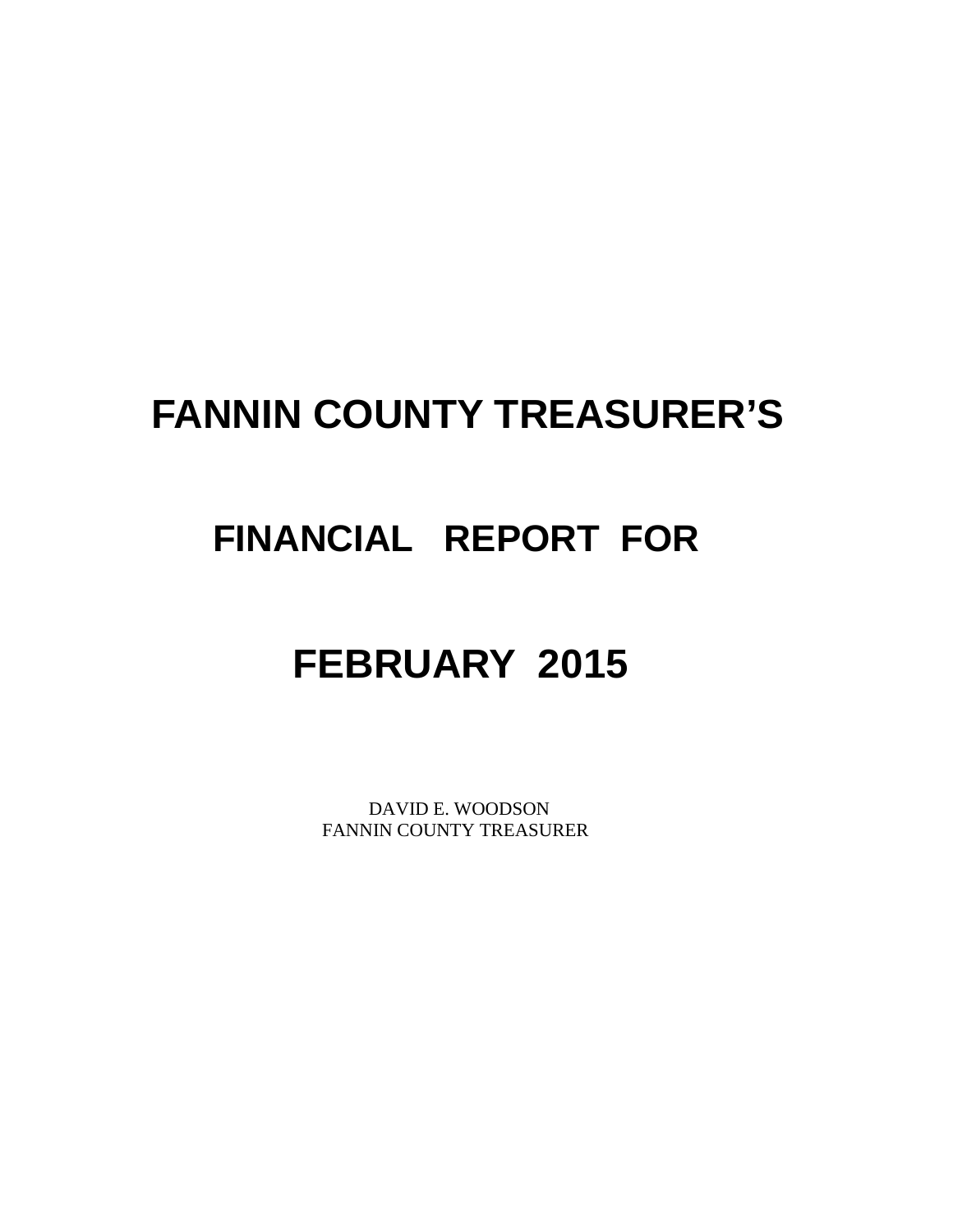| 03/24/2015           |  | RECEIPT FILE LISTING                                                                                                                                                                                                                                                                                                                                                                                                                                                                   | PAGE<br>1        |                                                                                                                                                                                                                                                                                                                                                                                                                                                                                                                                                                                                                                                                                                                                         |                                                                                                           |
|----------------------|--|----------------------------------------------------------------------------------------------------------------------------------------------------------------------------------------------------------------------------------------------------------------------------------------------------------------------------------------------------------------------------------------------------------------------------------------------------------------------------------------|------------------|-----------------------------------------------------------------------------------------------------------------------------------------------------------------------------------------------------------------------------------------------------------------------------------------------------------------------------------------------------------------------------------------------------------------------------------------------------------------------------------------------------------------------------------------------------------------------------------------------------------------------------------------------------------------------------------------------------------------------------------------|-----------------------------------------------------------------------------------------------------------|
| TIME: 10:45 AM       |  |                                                                                                                                                                                                                                                                                                                                                                                                                                                                                        |                  |                                                                                                                                                                                                                                                                                                                                                                                                                                                                                                                                                                                                                                                                                                                                         | PREPARER:0007                                                                                             |
| RECEIPT              |  | RECEIVED<br>S RECEIVED FROM                                                                                                                                                                                                                                                                                                                                                                                                                                                            | POSTED           | NO DESCRIPTION                                                                                                                                                                                                                                                                                                                                                                                                                                                                                                                                                                                                                                                                                                                          | AMOUNT                                                                                                    |
| 0000150345 P TAX A/C |  | BANK:10-103-100 GENERAL-COMBINED FUNDS CHECKING                                                                                                                                                                                                                                                                                                                                                                                                                                        |                  | 02-02-2015  02-02-2015  01 EMPLOYEE MONEY FOR SONIC<br>INCOME:10-409-408 COUNTY WELLNESS PROGRAM<br>TOTAL RECEIPT AMOUNT ----->                                                                                                                                                                                                                                                                                                                                                                                                                                                                                                                                                                                                         | 640.00<br>640.00                                                                                          |
|                      |  | 0000150346 P COMMUNITY SUPERVISION &<br>$02 - 02 - 2015$ 02-02-2015<br>BANK:10-103-100 GENERAL-COMBINED FUNDS CHECKING                                                                                                                                                                                                                                                                                                                                                                 |                  | 01 INVOICE # 109<br>INCOME:10-570-420 TELEPHONE<br>TOTAL RECEIPT AMOUNT ----->                                                                                                                                                                                                                                                                                                                                                                                                                                                                                                                                                                                                                                                          | 25.52<br>25.52                                                                                            |
|                      |  | 0000150347 P DISTRICT COURTS- COMPTROLLER 02-02-2015 02-02-2015<br>BANK:10-103-100 GENERAL-COMBINED FUNDS CHECKING                                                                                                                                                                                                                                                                                                                                                                     |                  | 01 LONGEVITY PAY ASST.<br>INCOME:10-370-151 ASST. DA LONGEVITY PAY<br>TOTAL RECEIPT AMOUNT ----->                                                                                                                                                                                                                                                                                                                                                                                                                                                                                                                                                                                                                                       | 960.00<br>960.00                                                                                          |
| 0000150348 P TAX A/C |  | BANK:10-103-100 GENERAL-COMBINED FUNDS CHECKING                                                                                                                                                                                                                                                                                                                                                                                                                                        |                  | 02-02-2015  02-02-2015  01 141 TITLES WEEK ENDING 01/23/15<br>INCOME:10-321-250 COMMISSION ON CAR TITLES<br>TOTAL RECEIPT AMOUNT ----->                                                                                                                                                                                                                                                                                                                                                                                                                                                                                                                                                                                                 | 705.00<br>705.00                                                                                          |
|                      |  | $02 - 02 - 2015$ $02 - 02 - 2015$<br>0000150349 P CRIMINAL DA TRUST FUND<br>BANK:10-103-100 GENERAL-COMBINED FUNDS CHECKING<br>BANK:10-103-100 GENERAL-COMBINED FUNDS CHECKING                                                                                                                                                                                                                                                                                                         |                  | 01 ADMINISTRATIVE FEES AND<br>INCOME:10-340-475 DISTRICT ATTORNEY FEES<br>02 ADMINISTRATIVE FEES AND<br>INCOME:10-475-311 POSTAL EXPENSES<br>TOTAL RECEIPT AMOUNT ----->                                                                                                                                                                                                                                                                                                                                                                                                                                                                                                                                                                | 6.84<br>6.48<br>13.32                                                                                     |
|                      |  | 0000150350 P CRIMINAL DA TRUST<br>02-02-2015  02-02-2015  01 DA FEES<br>BANK: 36-103-136 D. A. FEE CASH ACCT.                                                                                                                                                                                                                                                                                                                                                                          |                  | INCOME: 36-340-475 DISTRICT ATTORNEY FEES<br>TOTAL RECEIPT AMOUNT ----->                                                                                                                                                                                                                                                                                                                                                                                                                                                                                                                                                                                                                                                                | 47.00<br>47.00                                                                                            |
|                      |  | 02-02-2015<br>0000150351 P EDDIE MOORE<br>BANK:21-103-100 R&B#1-COMBINED FUNDS CHECKING                                                                                                                                                                                                                                                                                                                                                                                                | $02 - 02 - 2015$ | 01 LOAD OF GRAVEL PCT 1<br>INCOME: 21-370-145 REIMBURSEMENT OF MATERIALS<br>TOTAL RECEIPT AMOUNT ----->                                                                                                                                                                                                                                                                                                                                                                                                                                                                                                                                                                                                                                 | 100.00<br>100.00                                                                                          |
| 0000150352 P TAX A/C |  | $02 - 02 - 2015$<br>BANK:10-103-100 GENERAL-COMBINED FUNDS CHECKING<br>BANK: 21-103-100 R&B#1-COMBINED FUNDS CHECKING<br>BANK: 22-103-100 R&B#2- COMBINED FUNDS CHECKING<br>BANK: 23-103-100 R&B#3-COMBINED FUNDS CHECKING<br>BANK: 24-103-100 R&B#4- COMBINED FUNDS CHECKING<br>BANK: 21-103-100 R&B#1-COMBINED FUNDS CHECKING<br>BANK: 22-103-100 R&B#2- COMBINED FUNDS CHECKING<br>BANK: 23-103-100 R&B#3-COMBINED FUNDS CHECKING<br>BANK:24-103-100 R&B#4- COMBINED FUNDS CHECKING | $02 - 02 - 2015$ | 01 WEEK ENDING 01/23/15<br>INCOME:10-321-200 COMMISSIONS ON CAR REGIST<br>02 WEEK ENDING 01/23/15<br>INCOME: 21-321-300 COUNTY'S ADDITIONAL \$10<br>03 WEEK ENDING 01/23/15<br>INCOME: 22-321-300 COUNTY'S ADDITIONAL \$10<br>04 WEEK ENDING 01/23/15<br>INCOME: 23-321-300 COUNTY'S ADDITIONAL \$10<br>05 WEEK ENDING 01/23/15<br>INCOME: 24-321-300 COUNTY'S ADDITIONAL \$10<br>06 WEEK ENDING 01/23/15<br>INCOME: 21-321-200 CAR REGISTRATION/SALES TAX<br>07 WEEK ENDING 01/23/15<br>INCOME: 22-321-200 CAR REGISTRATION/SALES TAX<br>08 WEEK ENDING 01/23/15<br>INCOME: 23-321-200 CAR REGISTRATION/SALES TAX<br>09 WEEK ENDING 01/23/15<br>INCOME: 24-321-200 CAR REGISTRATION/SALES TAX<br>TOTAL RECEIPT AMOUNT -----> 35,468.01 | 1,582.80<br>1,218.25<br>1,305.22<br>1,972.24<br>1,044.29<br>6,233.11<br>6,678.13<br>10,090.90<br>5,343.07 |
| 0000150353 P TAX A/C |  | BANK:10-103-100 GENERAL-COMBINED FUNDS CHECKING<br>BANK: 21-103-100 R&B#1-COMBINED FUNDS CHECKING<br>BANK: 22-103-100 R&B#2- COMBINED FUNDS CHECKING                                                                                                                                                                                                                                                                                                                                   |                  | 02-02-2015  02-02-2015  01 IRP-WEEK ENDING 01/16/15<br>INCOME:10-321-200 COMMISSIONS ON CAR REGIST<br>02 IRP-WEEK ENDING 01/16/15<br>INCOME: 21-321-300 COUNTY'S ADDITIONAL \$10<br>03 IRP- WEEK ENDING 01/16/15<br>INCOME: 22-321-300 COUNTY'S ADDITIONAL \$10                                                                                                                                                                                                                                                                                                                                                                                                                                                                         | 1.90<br>2.20<br>2.36                                                                                      |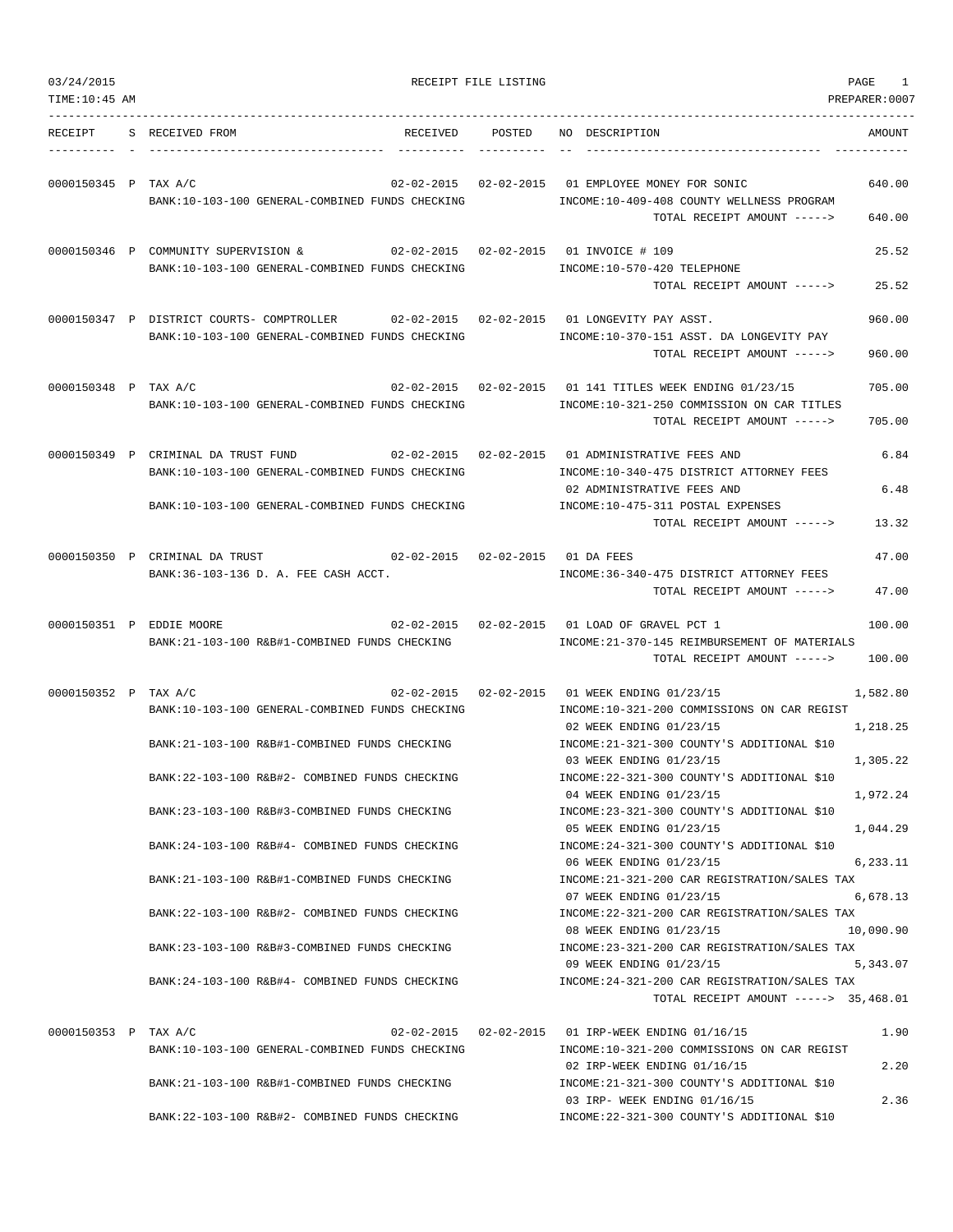TIME:10:45 AM PREPARER:0007

--------------------------------------------------------------------------------------------------------------------------------- RECEIPT S RECEIVED FROM THE RECEIVED POSTED NO DESCRIPTION THE RECEIVED AMOUNT ---------- - ----------------------------------- ---------- ---------- -- ----------------------------------- ----------- 0000150353 Continued 04 IRP-WEEK ENDING 01/16/15 3.56 BANK:23-103-100 R&B#3-COMBINED FUNDS CHECKING INCOME:23-321-300 COUNTY'S ADDITIONAL \$10 05 IRP- WEEK ENDING 01/16/15 1.88 06 IRP- WEEK ENDING 01/16/15 57.31 BANK:21-103-100 R&B#1-COMBINED FUNDS CHECKING INCOME:21-321-200 CAR REGISTRATION/SALES TAX 07 IRP- WEEK ENDING 01/16/15 61.40 BANK:22-103-100 R&B#2- COMBINED FUNDS CHECKING INCOME:22-321-200 CAR REGISTRATION/SALES TAX 08 IRP- WEEK ENDING 01/16/15 92.79 BANK:23-103-100 R&B#3-COMBINED FUNDS CHECKING INCOME:23-321-200 CAR REGISTRATION/SALES TAX 09 IRP- WEEK ENDING 01/16/15 49.13

TOTAL RECEIPT AMOUNT -----> 272.53

TOTAL RECEIPT AMOUNT -----> 2,000.00

BANK:24-103-100 R&B#4- COMBINED FUNDS CHECKING INCOME:24-321-300 COUNTY'S ADDITIONAL \$10 BANK:24-103-100 R&B#4- COMBINED FUNDS CHECKING INCOME:24-321-200 CAR REGISTRATION/SALES TAX

0000150354 P SARA AND FELIX CASTRO 02-03-2015 02-03-2015 01 TWO LOADS OD ROCK PCT. 2 2,000.00 BANK:22-103-100 R&B#2- COMBINED FUNDS CHECKING INCOME:22-370-145 REIMBURSEMENT OF MATERIALS

0000150355 P HEALTH INSPECTOR 02-03-2015 02-03-2015 01 JAN. 2015 PERMITS AND FEES 5,755.02 BANK:10-103-100 GENERAL-COMBINED FUNDS CHECKING INCOME:10-320-300 SEWAGE PERMITS/INSPECTIONS TOTAL RECEIPT AMOUNT -----> 5,755.02

0000150356 P NATIONAL ASSOCIATION OF 02-03-2015 02-03-2015 01 2015 NAACHO 3,500.00 BANK:40-103-100 NAACHO-COMBINED FUND CKING INCOME:40-330-410 NAACHO GRANT INCOME TOTAL RECEIPT AMOUNT -----> 3,500.00

0000150357 P TEXAS JUVENILE JUSTICE DEPT. 02-04-2015 02-04-2015 01 GRANT C 1,308.00 BANK:89-103-991 CASH-TJJD-C 19 CASH-TJJD-C INCOME:89-330-913 TJJD-C-14-074 GRANT 02 GRANT N 1,692.00 BANK:89-103-489 CASH-TJJD-N INCOME:89-330-906 TJJD-N-14-074 GRANT 03 GRANT A 18,375.00 BANK:89-103-189 CASH-TJJD-A INCOME:89-330-901 TJJD-A-14-074 GRANT TOTAL RECEIPT AMOUNT -----> 21,375.00

0000150358 P VISION MEDIA GROUP, INC. 02-04-2015 02-04-2015 01 TOWER RENTAL FEB. 2015 200.00 BANK:10-103-100 GENERAL-COMBINED FUNDS CHECKING INCOME:10-370-100 KFYN-RADIO TOWER RENT TOTAL RECEIPT AMOUNT -----> 200.00

0000150359 P LEONARD RIEMER 02-04-2015 02-04-2015 01 CULVERT- PCT. 3 379.50 BANK:23-103-100 R&B#3-COMBINED FUNDS CHECKING IN THE INCOME:23-370-145 REIMBURSEMENT OF MATERIALS TOTAL RECEIPT AMOUNT -----> 379.50

0000150360 P APPRASIAL DISTRICT 02-04-2015 02-04-2015 01 PROPERTY TAXES 1355,162.54 BANK:10-103-100 GENERAL-COMBINED FUNDS CHECKING INCOME:10-310-110 CURRENT TAXES 02 PROPERTY TAXES 6,284.93 BANK:10-103-100 GENERAL-COMBINED FUNDS CHECKING INCOME:10-310-110 CURRENT TAXES 03 PROPERTY TAXES 68,949.94 BANK:21-103-100 R&B#1-COMBINED FUNDS CHECKING INCOME:21-310-110 CURRENT TAXES 04 PROPERTY TAXES 73,872.70 BANK:22-103-100 R&B#2- COMBINED FUNDS CHECKING INCOME:22-310-110 CURRENT TAXES 05 PROPERTY TAXES 111,624.28 BANK:23-103-100 R&B#3-COMBINED FUNDS CHECKING INCOME:23-310-110 CURRENT TAXES 06 PROPERTY TAXES 59,104.42 BANK:24-103-100 R&B#4- COMBINED FUNDS CHECKING INCOME:24-310-110 CURRENT TAXES 07 PROPERTY TAXES 37 BANK:10-103-100 GENERAL-COMBINED FUNDS CHECKING INCOME:10-310-120 DELINQUENT TAXES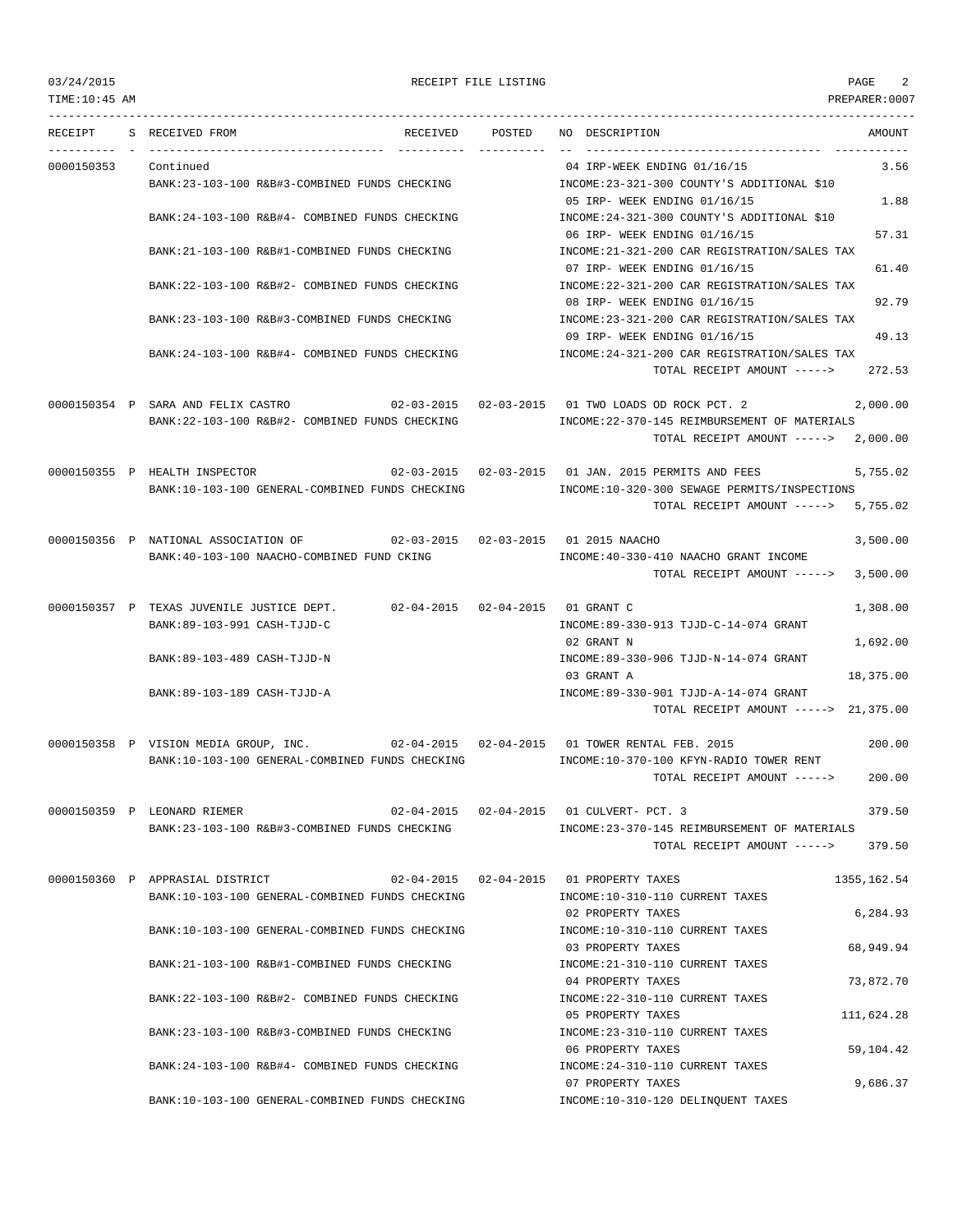| TIME:10:45 AM        |  |                               |                                                     |                 |                                                                               | PREPARER:0007 |
|----------------------|--|-------------------------------|-----------------------------------------------------|-----------------|-------------------------------------------------------------------------------|---------------|
| RECEIPT              |  | S RECEIVED FROM               |                                                     | RECEIVED POSTED | NO DESCRIPTION                                                                | AMOUNT        |
| 0000150360           |  | Continued                     |                                                     |                 | 08 PROPERTY TAXES                                                             | 492.84        |
|                      |  |                               | BANK:21-103-100 R&B#1-COMBINED FUNDS CHECKING       |                 | INCOME: 21-310-120 DELINQUENT TAXES                                           |               |
|                      |  |                               |                                                     |                 | 09 PROPERTY TAXES                                                             | 528.02        |
|                      |  |                               | BANK:22-103-100 R&B#2- COMBINED FUNDS CHECKING      |                 | INCOME: 22-310-120 DELINQUENT TAXES                                           |               |
|                      |  |                               |                                                     |                 | 10 PROPERTY TAXES                                                             | 797.87        |
|                      |  |                               | BANK: 23-103-100 R&B#3-COMBINED FUNDS CHECKING      |                 | INCOME: 23-310-120 DELINQUENT TAXES                                           |               |
|                      |  |                               |                                                     |                 | 11 PROPERTY TAXES                                                             | 422.46        |
|                      |  |                               | BANK:24-103-100 R&B#4- COMBINED FUNDS CHECKING      |                 |                                                                               |               |
|                      |  |                               |                                                     |                 | INCOME: 24-310-120 DELINQUENT TAXES<br>TOTAL RECEIPT AMOUNT ----->1686,926.37 |               |
|                      |  |                               |                                                     |                 |                                                                               |               |
| 0000150361 P TEXPOOL |  |                               |                                                     |                 | 02-05-2015  02-05-2015  01 INTEREST FOR JAN. 2015                             | 20.46         |
|                      |  | BANK:10-103-175 TEXPOOL       |                                                     |                 | INCOME:10-360-100 INTEREST EARNINGS                                           |               |
|                      |  |                               |                                                     |                 | 02 INTEREST FOR JAN. 2015                                                     | 0.66          |
|                      |  | BANK: 21-103-175 TEXPOOL      |                                                     |                 | INCOME: 21-360-100 INTEREST EARNINGS                                          |               |
|                      |  |                               |                                                     |                 | 03 INTEREST FOR JAN. 2015                                                     | 8.01          |
|                      |  | BANK: 22-103-175 TEXPOOL      |                                                     |                 | INCOME: 22-360-100 INTEREST EARNINGS                                          |               |
|                      |  |                               |                                                     |                 | 04 INTEREST FOR JAN. 2015                                                     | 9.01          |
|                      |  | BANK: 23-103-175 TEXPOOL      |                                                     |                 | INCOME: 23-360-100 INTEREST EARNINGS                                          |               |
|                      |  |                               |                                                     |                 | 05 INTEREST FOR JAN. 2015                                                     | 4.99          |
|                      |  | BANK: 24-103-175 TEXPOOL      |                                                     |                 | INCOME: 24-360-100 INTEREST EARNING                                           |               |
|                      |  |                               |                                                     |                 | 06 INTEREST FOR JAN. 2015                                                     | 0.66          |
|                      |  |                               | BANK:38-103-175 IHC CO-OP GIN TEXPOOL               |                 | INCOME: 38-360-100 INTEREST EARNINGS                                          |               |
|                      |  |                               |                                                     |                 | 07 INTEREST FOR JAN. 2015                                                     | 0.31          |
|                      |  |                               | BANK: 39-103-175 B.R. COOPER-TEXPOOL                |                 | INCOME: 39-360-100 INTEREST EARNINGS                                          |               |
|                      |  |                               |                                                     |                 | 08 INTEREST FOR JAN. 2015                                                     | 5.21          |
|                      |  | BANK: 70-103-175 TEXPOOL      |                                                     |                 | INCOME: 70-360-100 INTEREST EARNINGS                                          |               |
|                      |  |                               |                                                     |                 | 09 INTEREST FOR JAN. 2015                                                     | 1.60          |
|                      |  | BANK: 92-103-175 TEXPOOL      |                                                     |                 | INCOME: 92-360-100 INTEREST EARNINGS                                          |               |
|                      |  |                               |                                                     |                 | TOTAL RECEIPT AMOUNT ----->                                                   | 50.91         |
|                      |  |                               |                                                     |                 |                                                                               |               |
|                      |  | 0000150362 P COLLIN COUNTY    | $02-05-2015$ $02-05-2015$ 01 MANLEY CC332114        |                 |                                                                               | 1,500.00      |
|                      |  |                               | BANK:10-103-100 GENERAL-COMBINED FUNDS CHECKING     |                 | INCOME:10-425-466 AUTOPSIES                                                   |               |
|                      |  |                               |                                                     |                 | TOTAL RECEIPT AMOUNT -----> 1,500.00                                          |               |
|                      |  |                               |                                                     |                 |                                                                               |               |
|                      |  | 0000150363 P BOND SUPERVISION |                                                     |                 | 02-06-2015  02-06-2015  01 FOR WEEK  02/02/15 THRU  02/06/15                  | 1,030.00      |
|                      |  |                               | BANK:10-103-100 GENERAL-COMBINED FUNDS CHECKING     |                 | INCOME:10-340-573 BOND SUPERVISION FEES                                       |               |
|                      |  |                               |                                                     |                 | TOTAL RECEIPT AMOUNT -----> 1,030.00                                          |               |
|                      |  | 0000150364 P BOBBY HOWERY     |                                                     |                 | 02-06-2015  02-06-2015  01 COMMISSION ON CANDY MACHINE                        | 90.89         |
|                      |  |                               | BANK:10-103-100 GENERAL-COMBINED FUNDS CHECKING     |                 | INCOME:10-370-509 CANDY MACHINE COMMISSION                                    |               |
|                      |  |                               |                                                     |                 | TOTAL RECEIPT AMOUNT ----->                                                   | 90.89         |
|                      |  |                               |                                                     |                 |                                                                               |               |
|                      |  | 0000150365 P LEGEND BANK      |                                                     |                 | 02-09-2015  02-09-2015  01 INTEREST JAN. 2015                                 | 344.46        |
|                      |  |                               | BANK:10-103-100 GENERAL-COMBINED FUNDS CHECKING     |                 | INCOME:10-360-100 INTEREST EARNINGS                                           |               |
|                      |  |                               |                                                     |                 | 02 INTEREST JAN. 2015                                                         | 5.21          |
|                      |  |                               | BANK:11-103-100 C.H. SECURITY-COMBINED FUNDS CKING  |                 | INCOME:11-360-100 INTEREST EARNINGS                                           |               |
|                      |  |                               |                                                     |                 | 03 INTEREST JAN. 2015                                                         | 0.59          |
|                      |  |                               | BANK:12-103-100 CO.CLK.VITAL STAT.-COMB.FUNDS CKING |                 | INCOME:12-360-100 INTEREST EARNINGS                                           |               |
|                      |  |                               |                                                     |                 | 04 INTEREST JAN. 2015                                                         | 2.02          |
|                      |  |                               | BANK:18-103-100 CO.CLK.REC.MNGMT.-COMB.FUNDS CKING  |                 | INCOME: 18-360-100 INTEREST EARNINGS                                          |               |
|                      |  |                               |                                                     |                 | 05 INTEREST JAN. 2015                                                         | 0.38          |
|                      |  |                               | BANK:19-103-100 DIST.CLK.REC.MNGMT-COMB.FUNDS CKING |                 | INCOME:19-360-100 INTEREST EARNINGS                                           |               |
|                      |  |                               |                                                     |                 | 06 INTEREST JAN. 2015                                                         | 2.90          |
|                      |  |                               | BANK:20-103-100 CO.OFF.REC.MNGMT-COMB. FUNDS CKING  |                 | INCOME: 20-360-100 INTEREST EARNINGS                                          |               |
|                      |  |                               |                                                     |                 | 07 INTEREST JAN. 2015                                                         | 13.60         |
|                      |  |                               | BANK: 21-103-100 R&B#1-COMBINED FUNDS CHECKING      |                 | INCOME: 21-360-100 INTEREST EARNINGS                                          |               |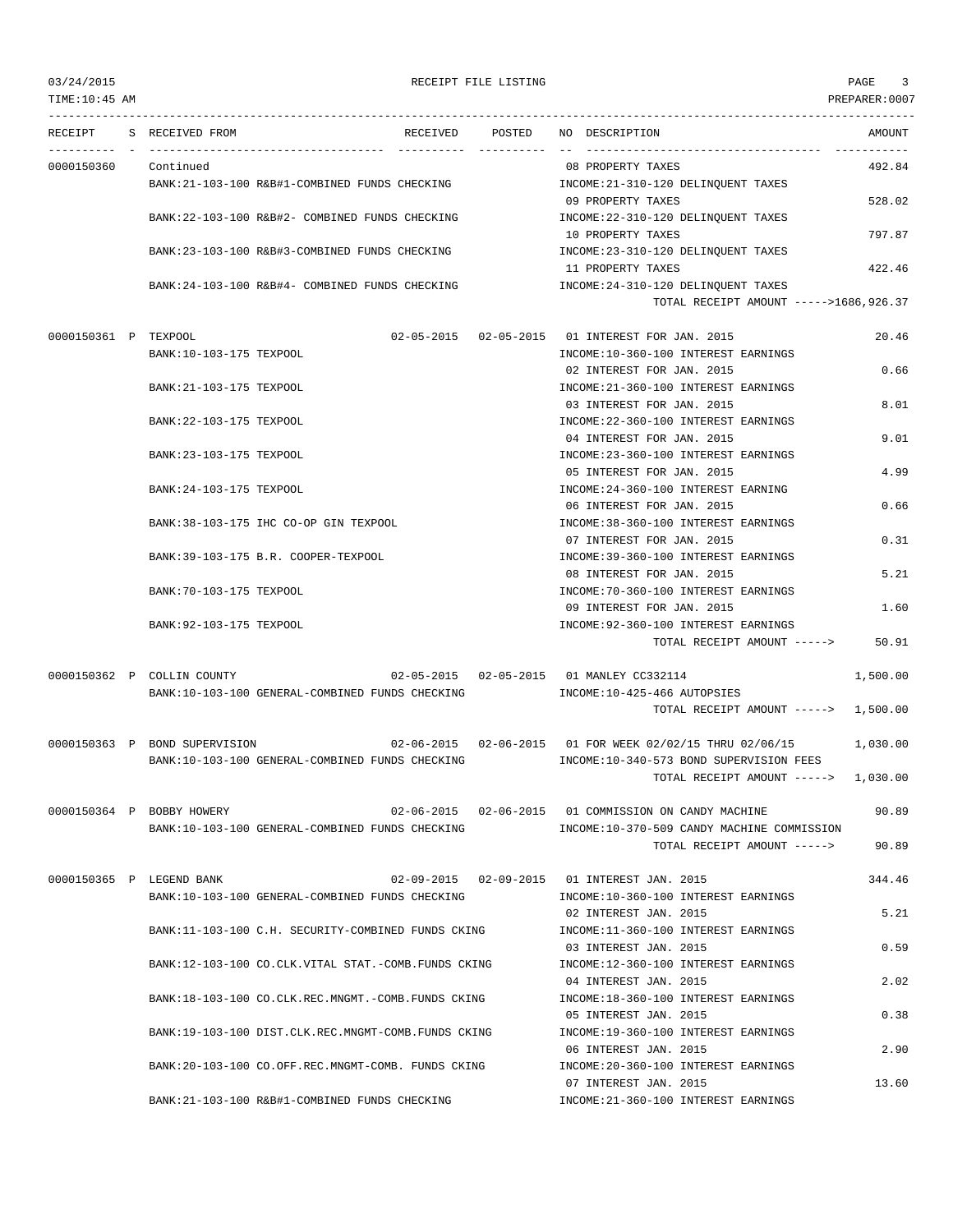---------------------------------------------------------------------------------------------------------------------------------

RECEIPT S RECEIVED FROM RECEIVED POSTED NO DESCRIPTION AMOUNT ---------- - ----------------------------------- ---------- ---------- -- ----------------------------------- ----------- 0000150365 Continued 08 INTEREST JAN. 2015 13.90 BANK:22-103-100 R&B#2- COMBINED FUNDS CHECKING INCOME:22-360-100 INTEREST EARNINGS 09 INTEREST JAN. 2015 14.62 BANK:23-103-100 R&B#3-COMBINED FUNDS CHECKING INCOME:23-360-100 INTEREST EARNINGS 10 INTEREST JAN. 2015 9.03 BANK:24-103-100 R&B#4- COMBINED FUNDS CHECKING INCOME:24-360-100 INTEREST EARNING 11 INTEREST JAN. 2015 2.35 BANK:26-103-100 J.P.#1 JUST.CT.TECH-COMB.FUND CKING INCOME:26-360-100 INTEREST EARNINGS 12 INTEREST JAN. 2015 0.46 BANK:27-103-100 J.P.#2 JUST.CT.TECH-COMB.FUND CKING INCOME:27-360-100 INTEREST EARNINGS 13 INTEREST JAN. 2015 0.21 BANK:28-103-100 J.P.#3 JUST.CT.TECH-COMB.FUND CKING INCOME:28-360-100 INTEREST EARNINGS 14 INTEREST JAN. 2015 0.71 BANK:34-103-100 DISTRICT CT.REC.ARCHIVE COMB.FUND C INCOME:34-360-100 INTEREST INCOME 15 INTEREST JAN. 2015 5.16 BANK:35-103-100 LAW LIBRARY-COMBINED FUND CHECKING INCOME:35-360-100 INTEREST EARNINGS 16 INTEREST JAN. 2015 0.04 BANK:38-103-100 IHC CO-OP GIN-COMBINED FUND CKING INCOME:38-360-100 INTEREST EARNINGS 17 INTEREST JAN. 2015 0.55 BANK:39-103-100 IHC B.R. COOPER-COMB.FUND CHECKING INCOME:39-360-100 INTEREST EARNINGS 18 INTEREST JAN. 2015 1.30 BANK:52-103-100 COURT RECORDS PRESERVATION-COMB.FUN INCOME:52-360-100 INTEREST EARNINGS 19 INTEREST JAN. 2015 1.09 BANK:59-103-100 DRUG COURT-COMBINED FUNDS INCOME:59-360-100 INTEREST EARNINGS 20 INTEREST JAN. 2015 1.22 BANK:70-103-100 RIGHT OF WAY-COMBINED FUND CHECKING **INCOME:70-360-100 INTEREST EARNINGS** 21 INTEREST JAN. 2015 0.17 BANK:92-103-100 STATZER-COMBINED FUNDS CHECKING INCOME:92-360-100 INTEREST EARNINGS 22 INTEREST JAN. 2015 0.02 BANK:36-103-136 D. A. FEE CASH ACCT. INCOME:36-360-100 INTEREST EARNINGS 23 INTEREST JAN. 2015 0.10 BANK:36-103-236 D.A. FEE SEIZURE FUND INCOME:36-360-236 INTEREST EARNINGS-SEIZURE FUND 24 INTEREST JAN. 2015 0.05 BANK:37-103-137 CASH-CONTRABAND SEIZURE INCOME:37-360-100 INTEREST EARNINGS 25 INTEREST JAN. 2015 0.01 BANK:55-103-155 F.C. LAW ENFORCEMENT EDUCATION INCOME:55-360-100 INTEREST EARNINGS 26 INTEREST JAN. 2015 0.29 BANK:56-103-156 CASH-F C SHERIFF FORFEITURE INCOME:56-360-100 INTEREST EARNINGS 27 INTEREST JAN. 2015 0.36 BANK:89-103-992 CASH-INTEREST INCOME INCOME:89-360-189 INTEREST INCOME 28 INTEREST JAN. 2015 1.43 BANK:10-100-100 PAYROLL INCOME:10-360-100 INTEREST EARNINGS 29 INTEREST JAN. 2015 0.01 BANK: 21-100-100 PAYROLL SERVICES AND THE COME INCOME 21-360-100 INTEREST EARNINGS 30 INTEREST JAN. 2015 0.01 BANK:22-100-100 PAYROLL SERIES AND RESOLUTION OF THE SERIES OF THE SERIES OF THE SERIES OF THE SERIES OF THE SERIES OF THE SERIES OF THE SERIES OF THE SERIES OF THE SERIES OF THE SERIES OF THE SERIES OF THE SERIES OF THE S 31 INTEREST JAN. 2015 0.01 BANK:23-100-100 PAYROLL SERIES AND DESCRIPTION OF THE MONE OF THE SERIES AND DESCRIPTION OF THE SERIES AND DESCRIPTION OF THE SERIES AND DESCRIPTION OF THE SERIES OF THE SERIES OF THE SERIES OF THE SERIES OF THE SERIES OF 32 INTEREST JAN. 2015 0.01 BANK:24-100-100 PAYROLL INCOME:24-360-100 INTEREST EARNING TOTAL RECEIPT AMOUNT -----> 422.27 0000150366 P JUVENILE PROBATION 02-09-2015 02-09-2015 01 COUNSELING FEES PID-2017 75.00 BANK:89-103-489 CASH-TJJD-N INCOME:89-578-414 NON-RESIDENTIAL 02 PROBATION FEES PID-2017 5.00 BANK:87-103-187 CASH-JUVENILE PROBATION INCOME:87-340-575 JUVENILE PROBATION FEES TOTAL RECEIPT AMOUNT -----> 80.00

TIME:10:45 AM PREPARER:0007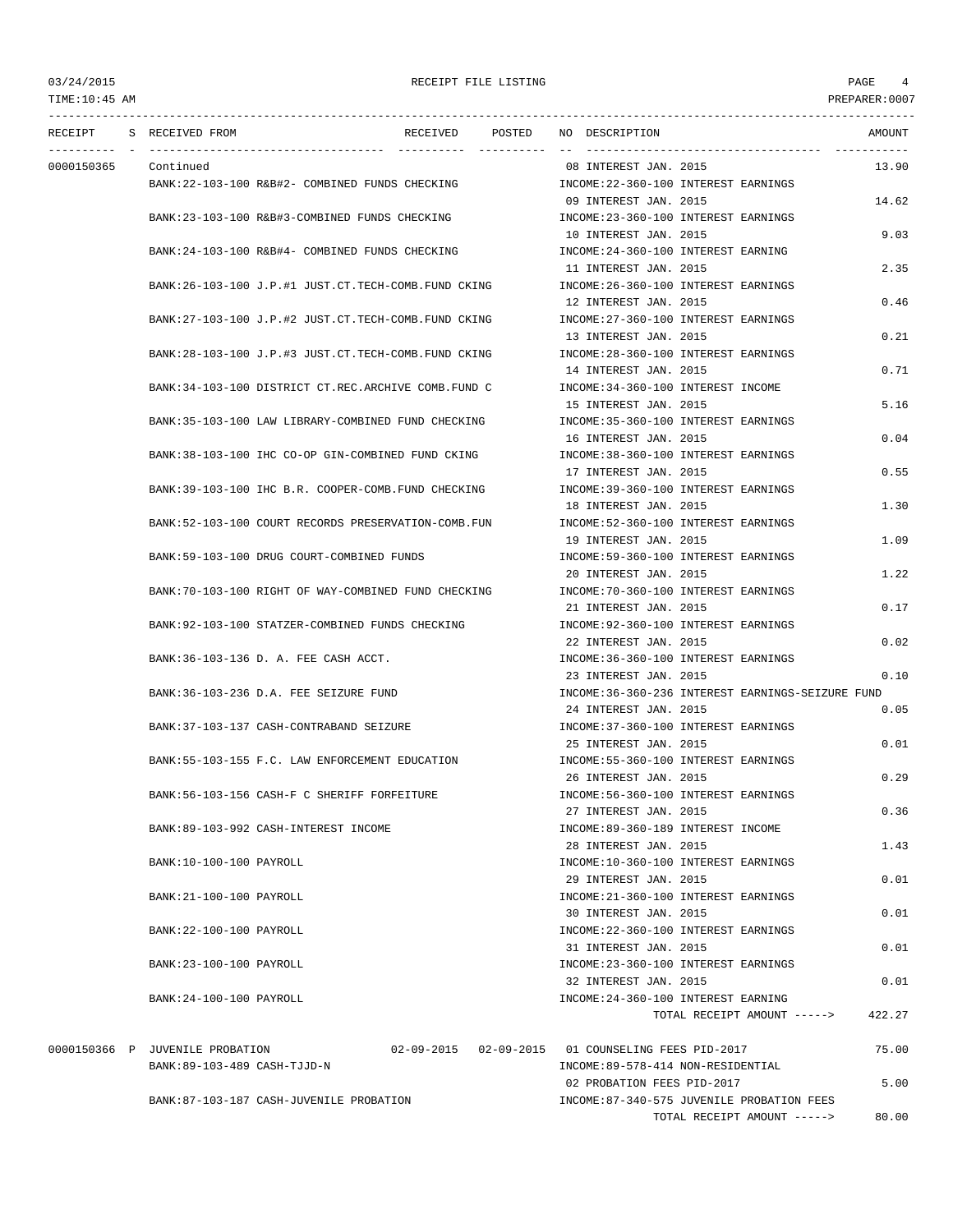| 03/24/2015          |  | RECEIPT FILE LISTING                                                                                                                              | 5<br>PAGE |                                                                                                                                            |                   |
|---------------------|--|---------------------------------------------------------------------------------------------------------------------------------------------------|-----------|--------------------------------------------------------------------------------------------------------------------------------------------|-------------------|
| TIME:10:45 AM       |  |                                                                                                                                                   |           |                                                                                                                                            | PREPARER: 0007    |
|                     |  | RECEIPT S RECEIVED FROM                                                                                                                           |           | RECEIVED POSTED NO DESCRIPTION                                                                                                             | AMOUNT            |
|                     |  | 0000150367 P JUVENILE PROBATION<br>BANK:87-103-187 CASH-JUVENILE PROBATION                                                                        |           | 02-09-2015  02-09-2015  01 COURT COSTS FOR PID-2064<br>INCOME:87-340-577 JUVENILE PROBATION COURT COSTS<br>TOTAL RECEIPT AMOUNT ----->     | 15.00<br>15.00    |
|                     |  | 0000150368 P JUVENILE PROBATION<br>BANK:87-103-187 CASH-JUVENILE PROBATION                                                                        |           | 02-09-2015  02-09-2015  01 DEFERRED PROSECUTION FOR<br>INCOME:87-340-575 JUVENILE PROBATION FEES<br>TOTAL RECEIPT AMOUNT ----->            | 30.00<br>30.00    |
|                     |  | 0000150369 P JUVENILE PROBATION<br>BANK:87-103-187 CASH-JUVENILE PROBATION                                                                        |           | 02-09-2015  02-09-2015  01  PROBATION FEES FOR PID-2028<br>INCOME:87-340-575 JUVENILE PROBATION FEES<br>TOTAL RECEIPT AMOUNT ----->        | 10.00<br>10.00    |
|                     |  | 0000150370 P RICK L. WATSON<br>BANK: 21-103-100 R&B#1-COMBINED FUNDS CHECKING                                                                     |           | 02-09-2015  02-09-2015  01  2  CULVERTS & ROCK PCT. 1<br>INCOME: 21-370-145 REIMBURSEMENT OF MATERIALS<br>TOTAL RECEIPT AMOUNT ----->      | 677.00<br>677.00  |
|                     |  | 0000150371 P STEPHENS STRUCTURAL<br>BANK:21-103-100 R&B#1-COMBINED FUNDS CHECKING                                                                 |           | 02-09-2015 02-09-2015 01 CULVERT- PCT, 1<br>INCOME: 21-370-145 REIMBURSEMENT OF MATERIALS<br>TOTAL RECEIPT AMOUNT ----->                   | 300.00<br>300.00  |
|                     |  | 02-09-2015  02-09-2015  01 BRIDGE BOARDS PCT. 4<br>0000150372 P CITY OF BONHAM<br>BANK: 24-103-100 R&B#4- COMBINED FUNDS CHECKING                 |           | INCOME: 24-370-145 REIMBURSEMENT OF MATERIALS<br>TOTAL RECEIPT AMOUNT ----->                                                               | 300.00<br>300.00  |
|                     |  | 0000150373 P HUDSON TREE FARM, INC. 02-09-2015 02-09-2015 01 2 CULVERTS, BAND & ROCK PCT. 1<br>BANK:21-103-100 R&B#1-COMBINED FUNDS CHECKING      |           | INCOME: 21-370-145 REIMBURSEMENT OF MATERIALS<br>TOTAL RECEIPT AMOUNT ----->                                                               | 513.10<br>513.10  |
|                     |  | 0000150374 P F. C. HEALTH DEPARTMENT<br>BANK:10-103-100 GENERAL-COMBINED FUNDS CHECKING                                                           |           | $02-10-2015$ $02-10-2015$ 01 FOOD HANDLERS CLASSES & PERMITS<br>INCOME:10-320-545 FOOD SERV.PERMITS/CLASSES<br>TOTAL RECEIPT AMOUNT -----> | 615.00<br>615.00  |
| 0000150375 P JP # 3 |  | 02-10-2015  02-10-2015  01 JAN. 2015 REPORT<br>BANK:10-103-100 GENERAL-COMBINED FUNDS CHECKING<br>BANK:10-103-100 GENERAL-COMBINED FUNDS CHECKING |           | INCOME:10-318-130 COURT COSTS/ARREST FEES<br>02 JAN. 2015 REPORT<br>INCOME:10-340-560 SHERIFF FEES                                         | 1,106.00<br>20.00 |
|                     |  | BANK:10-103-100 GENERAL-COMBINED FUNDS CHECKING                                                                                                   |           | 03 JAN. 2015 REPORT<br>INCOME:10-370-163 ADM.OF COURT JUSTICE 10% SB 1417<br>04 JAN. 2015 REPORT                                           | 2.50<br>10.00     |
|                     |  | BANK:10-103-100 GENERAL-COMBINED FUNDS CHECKING<br>BANK:10-103-100 GENERAL-COMBINED FUNDS CHECKING                                                |           | INCOME:10-370-164 TIME PAYMENT FEE 40% SB 1417<br>05 JAN. 2015 REPORT<br>INCOME:10-370-166 JUDICIAL SUPP.FEE(60 CENTS)                     | 7.80              |
|                     |  | BANK:10-103-100 GENERAL-COMBINED FUNDS CHECKING                                                                                                   |           | 06 JAN. 2015 REPORT<br>INCOME:10-370-167 JUROR REIMB.FEE<br>07 JAN. 2015 REPORT                                                            | 52.00<br>144.90   |
|                     |  | BANK:10-103-100 GENERAL-COMBINED FUNDS CHECKING                                                                                                   |           | INCOME:10-340-457 J. P. #3 FEES<br>08 JAN. 2015 REPORT                                                                                     | 70.00             |
|                     |  | BANK:10-103-100 GENERAL-COMBINED FUNDS CHECKING<br>BANK: 11-103-100 C.H. SECURITY-COMBINED FUNDS CKING                                            |           | INCOME:10-340-550 CONSTABLE FEES<br>09 JAN. 2015 REPORT<br>INCOME:11-340-651 JUSTICE OF PEACE FEES                                         | 39.00             |
|                     |  | BANK:14-103-100 JUST.CT.BLDG.SEC.-COMB.FUNDS CKING                                                                                                |           | 10 JAN. 2015 REPORT<br>INCOME:14-370-168 JUSTICE CT.BLDG.SEC.FEE                                                                           | 13.00             |
|                     |  | BANK: 28-103-100 J.P.#3 JUST.CT.TECH-COMB.FUND CKING                                                                                              |           | 11 JAN. 2015 REPORT<br>INCOME: 28-370-456 J.P.#3 TECHNOLOGY FEES<br>12 JAN. 2015 REPORT                                                    | 52.00<br>192.81   |
|                     |  | BANK:21-103-100 R&B#1-COMBINED FUNDS CHECKING                                                                                                     |           | INCOME: 21-350-457 J. P. #3 FINES                                                                                                          |                   |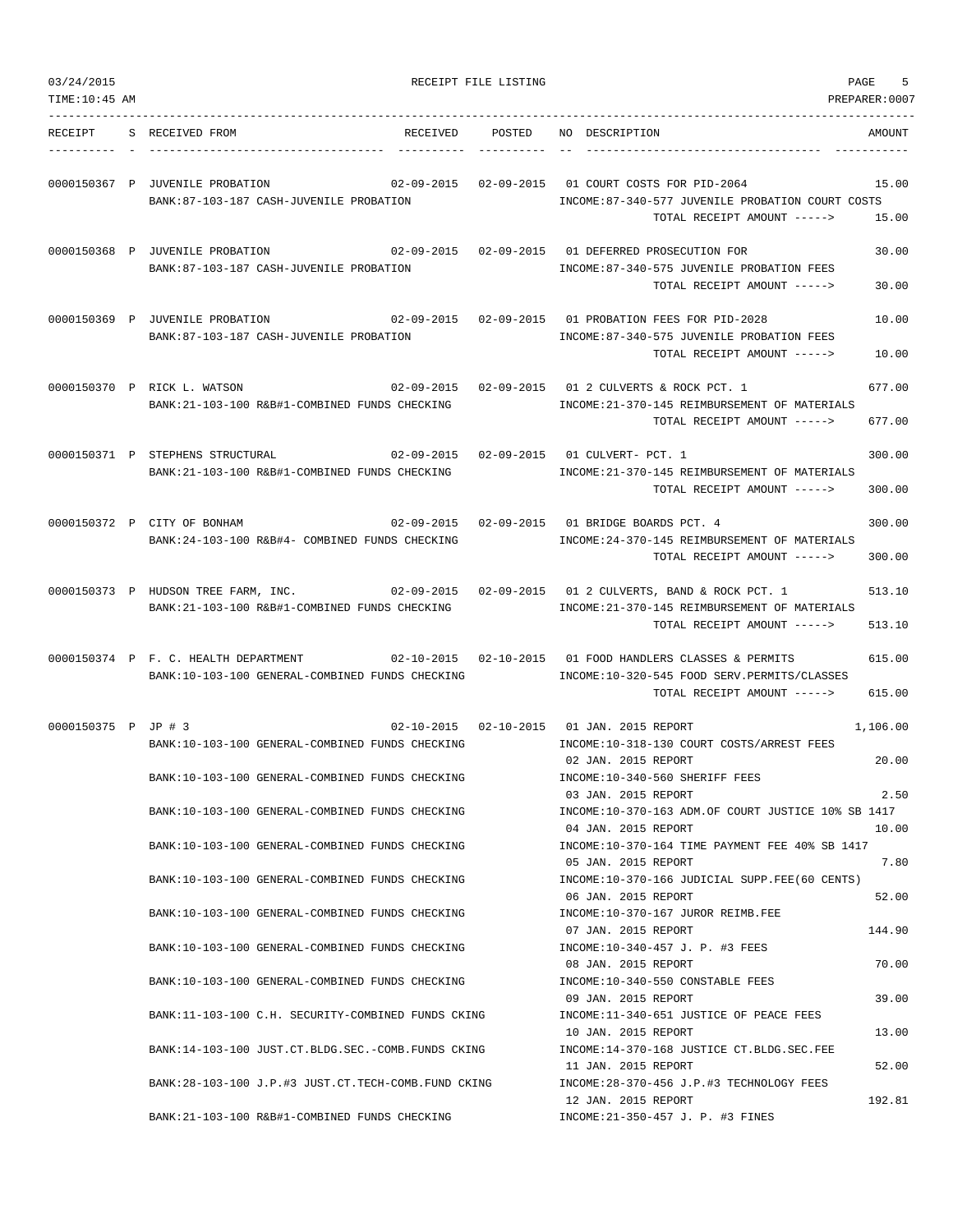TIME:10:45 AM PREPARER:0007 --------------------------------------------------------------------------------------------------------------------------------- RECEIPT S RECEIVED FROM THE RECEIVED POSTED NO DESCRIPTION THE RECEIVED AMOUNT ---------- - ----------------------------------- ---------- ---------- -- ----------------------------------- ----------- 0000150375 Continued 13 JAN. 2015 REPORT 206.57 BANK:22-103-100 R&B#2- COMBINED FUNDS CHECKING INCOME:22-350-457 J. P. #3 FINES 14 JAN. 2015 REPORT 312.14 BANK:23-103-100 R&B#3-COMBINED FUNDS CHECKING INCOME:23-350-457 J. P. #3 FINES 15 JAN. 2015 REPORT 165.28 BANK:24-103-100 R&B#4- COMBINED FUNDS CHECKING INCOME:24-350-457 J. P. #3 FINES TOTAL RECEIPT AMOUNT -----> 2,394.00 0000150376 P APPRASIAL DISTRICT 02-11-2015 02-11-2015 01 CURRENT & DELINQUENT TAXES 641,339.61 BANK:10-103-100 GENERAL-COMBINED FUNDS CHECKING INCOME:10-310-110 CURRENT TAXES 02 CURRENT & DELINQUENT TAXES 361.36 BANK:10-103-100 GENERAL-COMBINED FUNDS CHECKING INCOME:10-310-110 CURRENT TAXES 03 CURRENT & DELINQUENT TAXES 32,631.01 BANK:21-103-100 R&B#1-COMBINED FUNDS CHECKING INCOME:21-310-110 CURRENT TAXES 04 CURRENT & DELINOUENT TAXES 34,960.74 BANK:22-103-100 R&B#2- COMBINED FUNDS CHECKING INCOME:22-310-110 CURRENT TAXES 05 CURRENT & DELINQUENT TAXES 52,826.93 BANK:23-103-100 R&B#3-COMBINED FUNDS CHECKING INCOME:23-310-110 CURRENT TAXES 06 CURRENT & DELINOUENT TAXES 27,971.56 BANK:24-103-100 R&B#4- COMBINED FUNDS CHECKING INCOME:24-310-110 CURRENT TAXES 07 CURRENT & DELINQUENT TAXES 4,179.79 BANK:10-103-100 GENERAL-COMBINED FUNDS CHECKING INCOME:10-310-120 DELINQUENT TAXES 08 CURRENT & DELINOUENT TAXES 212.67 BANK:21-103-100 R&B#1-COMBINED FUNDS CHECKING INCOME:21-310-120 DELINQUENT TAXES 09 CURRENT & DELINQUENT TAXES 227.85 BANK:22-103-100 R&B#2- COMBINED FUNDS CHECKING INCOME:22-310-120 DELINQUENT TAXES 10 CURRENT & DELINQUENT TAXES 344.29 BANK:23-103-100 R&B#3-COMBINED FUNDS CHECKING INCOME:23-310-120 DELINQUENT TAXES 11 CURRENT & DELINQUENT TAXES 182.30 BANK:24-103-100 R&B#4- COMBINED FUNDS CHECKING INCOME:24-310-120 DELINQUENT TAXES TOTAL RECEIPT AMOUNT -----> 795,238.11 0000150377 P TAX A/C 02-11-2015 02-11-2015 01 TABC- JAN. 2015 -COUNTY FEES 585.00 BANK:10-103-100 GENERAL-COMBINED FUNDS CHECKING INCOME:10-320-200 ALCOHLIC BEVERAGE LICENSE TOTAL RECEIPT AMOUNT -----> 585.00 0000150378 P TAX A/C 02-11-2015 02-11-2015 01 TPW- JAN. 2015- COUNTY COMMISSIONS 55.21 BANK:10-103-100 GENERAL-COMBINED FUNDS CHECKING INCOME:10-321-400 TPW BOAT REG./TITLES TOTAL RECEIPT AMOUNT -----> 55.21 0000150379 P TAX A/C 02-11-2015 02-11-2015 01 WEEK ENDING 02/06/15 2,246.80 BANK:10-103-100 GENERAL-COMBINED FUNDS CHECKING INCOME:10-321-200 COMMISSIONS ON CAR REGIST 02 WEEK ENDING 02/06/15 1,702.02 BANK:21-103-100 R&B#1-COMBINED FUNDS CHECKING INCOME:21-321-300 COUNTY'S ADDITIONAL \$10 03 WEEK ENDING 02/06/15 1,823.54 BANK:22-103-100 R&B#2- COMBINED FUNDS CHECKING INCOME:22-321-300 COUNTY'S ADDITIONAL \$10 04 WEEK ENDING 02/06/15 2,755.44 BANK:23-103-100 R&B#3-COMBINED FUNDS CHECKING INCOME:23-321-300 COUNTY'S ADDITIONAL \$10 05 WEEK ENDING 02/06/15 1.459.00 BANK:24-103-100 R&B#4- COMBINED FUNDS CHECKING INCOME:24-321-300 COUNTY'S ADDITIONAL \$10 06 WEEK ENDING 02/06/15 9.032.91 BANK:21-103-100 R&B#1-COMBINED FUNDS CHECKING INCOME:21-321-200 CAR REGISTRATION/SALES TAX 07 WEEK ENDING 02/06/15 9,677.83 BANK:22-103-100 R&B#2- COMBINED FUNDS CHECKING INCOME:22-321-200 CAR REGISTRATION/SALES TAX 08 WEEK ENDING 02/06/15 14,623.55

BANK:23-103-100 R&B#3-COMBINED FUNDS CHECKING INCOME:23-321-200 CAR REGISTRATION/SALES TAX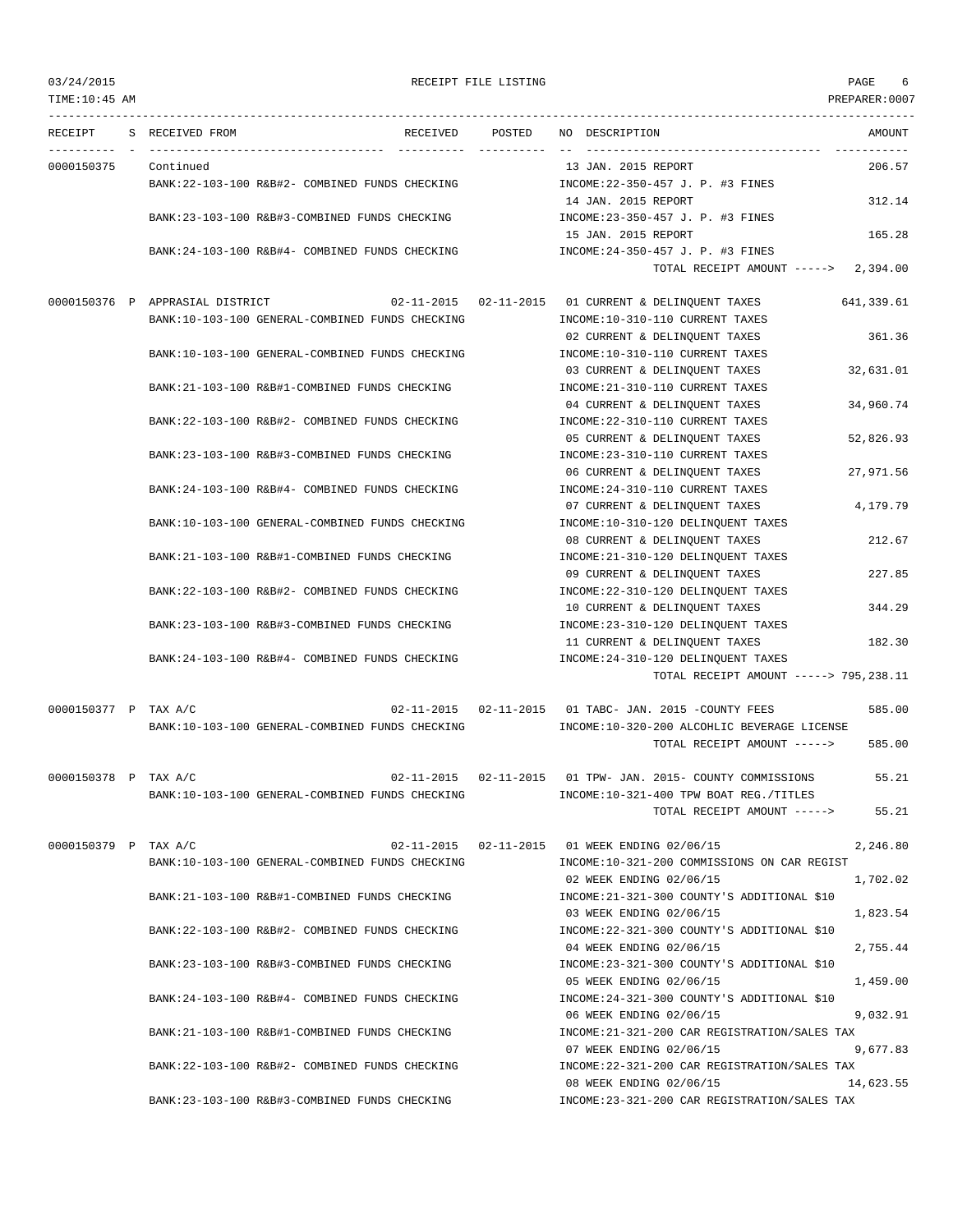| 03/24/2015           |                             |                                                 | RECEIPT FILE LISTING | 7<br>PAGE                                                                            |
|----------------------|-----------------------------|-------------------------------------------------|----------------------|--------------------------------------------------------------------------------------|
| TIME:10:45 AM        |                             |                                                 |                      | PREPARER:0007                                                                        |
|                      | RECEIPT S RECEIVED FROM     |                                                 |                      | RECEIVED POSTED NO DESCRIPTION<br>AMOUNT                                             |
| 0000150379 Continued |                             |                                                 |                      | 09 WEEK ENDING 02/06/15<br>7,743.09                                                  |
|                      |                             | BANK:24-103-100 R&B#4- COMBINED FUNDS CHECKING  |                      | INCOME: 24-321-200 CAR REGISTRATION/SALES TAX                                        |
|                      |                             |                                                 |                      | TOTAL RECEIPT AMOUNT -----> 51,064.18                                                |
| 0000150380 P TAX A/C |                             |                                                 |                      | 02-11-2015 02-11-2015 01 TITLES WEEK ENDING 01/30/15<br>695.00                       |
|                      |                             | BANK:10-103-100 GENERAL-COMBINED FUNDS CHECKING |                      | INCOME:10-321-250 COMMISSION ON CAR TITLES                                           |
|                      |                             |                                                 |                      | TOTAL RECEIPT AMOUNT -----> 695.00                                                   |
| 0000150381 P TAX A/C |                             |                                                 |                      | 1,085.00                                                                             |
|                      |                             | BANK:10-103-100 GENERAL-COMBINED FUNDS CHECKING |                      | INCOME:10-321-250 COMMISSION ON CAR TITLES                                           |
|                      |                             |                                                 |                      | TOTAL RECEIPT AMOUNT -----> 1,085.00                                                 |
| 0000150382 P TAX A/C |                             |                                                 |                      | 02-11-2015  02-11-2015  01 WEEK ENDING 01/23/15<br>9.50                              |
|                      |                             | BANK:10-103-100 GENERAL-COMBINED FUNDS CHECKING |                      | INCOME:10-321-200 COMMISSIONS ON CAR REGIST                                          |
|                      |                             |                                                 |                      | 02 WEEK ENDING 01/23/15<br>10.99                                                     |
|                      |                             | BANK: 21-103-100 R&B#1-COMBINED FUNDS CHECKING  |                      | INCOME: 21-321-300 COUNTY'S ADDITIONAL \$10                                          |
|                      |                             | BANK: 22-103-100 R&B#2- COMBINED FUNDS CHECKING |                      | 11.78<br>03 WEEK ENDING 01/23/15<br>INCOME: 22-321-300 COUNTY'S ADDITIONAL \$10      |
|                      |                             |                                                 |                      | 04 WEEK ENDING 01/23/15<br>17.80                                                     |
|                      |                             | BANK: 23-103-100 R&B#3-COMBINED FUNDS CHECKING  |                      | INCOME: 23-321-300 COUNTY'S ADDITIONAL \$10                                          |
|                      |                             |                                                 |                      | 9.43<br>05 WEEK ENDING 01/23/15                                                      |
|                      |                             | BANK: 24-103-100 R&B#4- COMBINED FUNDS CHECKING |                      | INCOME: 24-321-300 COUNTY'S ADDITIONAL \$10                                          |
|                      |                             |                                                 |                      | 06 WEEK ENDING 01/23/15<br>670.65                                                    |
|                      |                             | BANK: 21-103-100 R&B#1-COMBINED FUNDS CHECKING  |                      | INCOME: 21-321-200 CAR REGISTRATION/SALES TAX<br>07 WEEK ENDING 01/23/15<br>718.53   |
|                      |                             | BANK: 22-103-100 R&B#2- COMBINED FUNDS CHECKING |                      | INCOME: 22-321-200 CAR REGISTRATION/SALES TAX                                        |
|                      |                             |                                                 |                      | 1,085.72<br>08 WEEK ENDING 01/23/15                                                  |
|                      |                             | BANK: 23-103-100 R&B#3-COMBINED FUNDS CHECKING  |                      | INCOME: 23-321-200 CAR REGISTRATION/SALES TAX                                        |
|                      |                             |                                                 |                      | 09 WEEK ENDING 01/23/15<br>574.88                                                    |
|                      |                             | BANK: 24-103-100 R&B#4- COMBINED FUNDS CHECKING |                      | INCOME:24-321-200 CAR REGISTRATION/SALES TAX<br>TOTAL RECEIPT AMOUNT -----> 3,109.28 |
|                      |                             |                                                 |                      |                                                                                      |
| 0000150383 P TAX A/C |                             |                                                 |                      | 02-11-2015  02-11-2015  01 WEEK ENDING 01/30/15<br>1,065.30                          |
|                      |                             | BANK:10-103-100 GENERAL-COMBINED FUNDS CHECKING |                      | INCOME:10-321-200 COMMISSIONS ON CAR REGIST                                          |
|                      |                             | BANK: 21-103-100 R&B#1-COMBINED FUNDS CHECKING  |                      | 02 WEEK ENDING 01/30/15<br>1,721.81<br>INCOME: 21-321-300 COUNTY'S ADDITIONAL \$10   |
|                      |                             |                                                 |                      | 1,844.75<br>03 WEEK ENDING 01/30/15                                                  |
|                      |                             | BANK:22-103-100 R&B#2- COMBINED FUNDS CHECKING  |                      | INCOME: 22-321-300 COUNTY'S ADDITIONAL \$10                                          |
|                      |                             |                                                 |                      | 04 WEEK ENDING 01/30/15<br>2,787.48                                                  |
|                      |                             | BANK: 23-103-100 R&B#3-COMBINED FUNDS CHECKING  |                      | INCOME: 23-321-300 COUNTY'S ADDITIONAL \$10                                          |
|                      |                             | BANK:24-103-100 R&B#4- COMBINED FUNDS CHECKING  |                      | 05 WEEK ENDING 01/30/15<br>1,475.96<br>INCOME: 24-321-300 COUNTY'S ADDITIONAL \$10   |
|                      |                             |                                                 |                      | 06 WEEK ENDING 01/30/15<br>8,854.69                                                  |
|                      |                             | BANK: 21-103-100 R&B#1-COMBINED FUNDS CHECKING  |                      | INCOME: 21-321-200 CAR REGISTRATION/SALES TAX                                        |
|                      |                             |                                                 |                      | 07 WEEK ENDING 01/30/15<br>9,486.89                                                  |
|                      |                             | BANK: 22-103-100 R&B#2- COMBINED FUNDS CHECKING |                      | INCOME: 22-321-200 CAR REGISTRATION/SALES TAX                                        |
|                      |                             | BANK: 23-103-100 R&B#3-COMBINED FUNDS CHECKING  |                      | 08 WEEK ENDING 01/30/15<br>14,335.02                                                 |
|                      |                             |                                                 |                      | INCOME: 23-321-200 CAR REGISTRATION/SALES TAX<br>09 WEEK ENDING 01/30/15<br>7,590.31 |
|                      |                             | BANK: 24-103-100 R&B#4- COMBINED FUNDS CHECKING |                      | INCOME: 24-321-200 CAR REGISTRATION/SALES TAX                                        |
|                      |                             |                                                 |                      | TOTAL RECEIPT AMOUNT -----> 49,162.21                                                |
|                      | 0000150384 P DISTRICT CLERK |                                                 |                      | 02-11-2015  02-11-2015  01 DEC. 1-31, 2014<br>5,414.72                               |
|                      |                             | BANK:10-103-100 GENERAL-COMBINED FUNDS CHECKING |                      | INCOME:10-318-130 COURT COSTS/ARREST FEES                                            |
|                      |                             |                                                 |                      | 165.10<br>02 DEC. $1-31$ , 2014                                                      |
|                      |                             | BANK:10-103-100 GENERAL-COMBINED FUNDS CHECKING |                      | INCOME:10-340-135 FAMILY PROTECTION FEE                                              |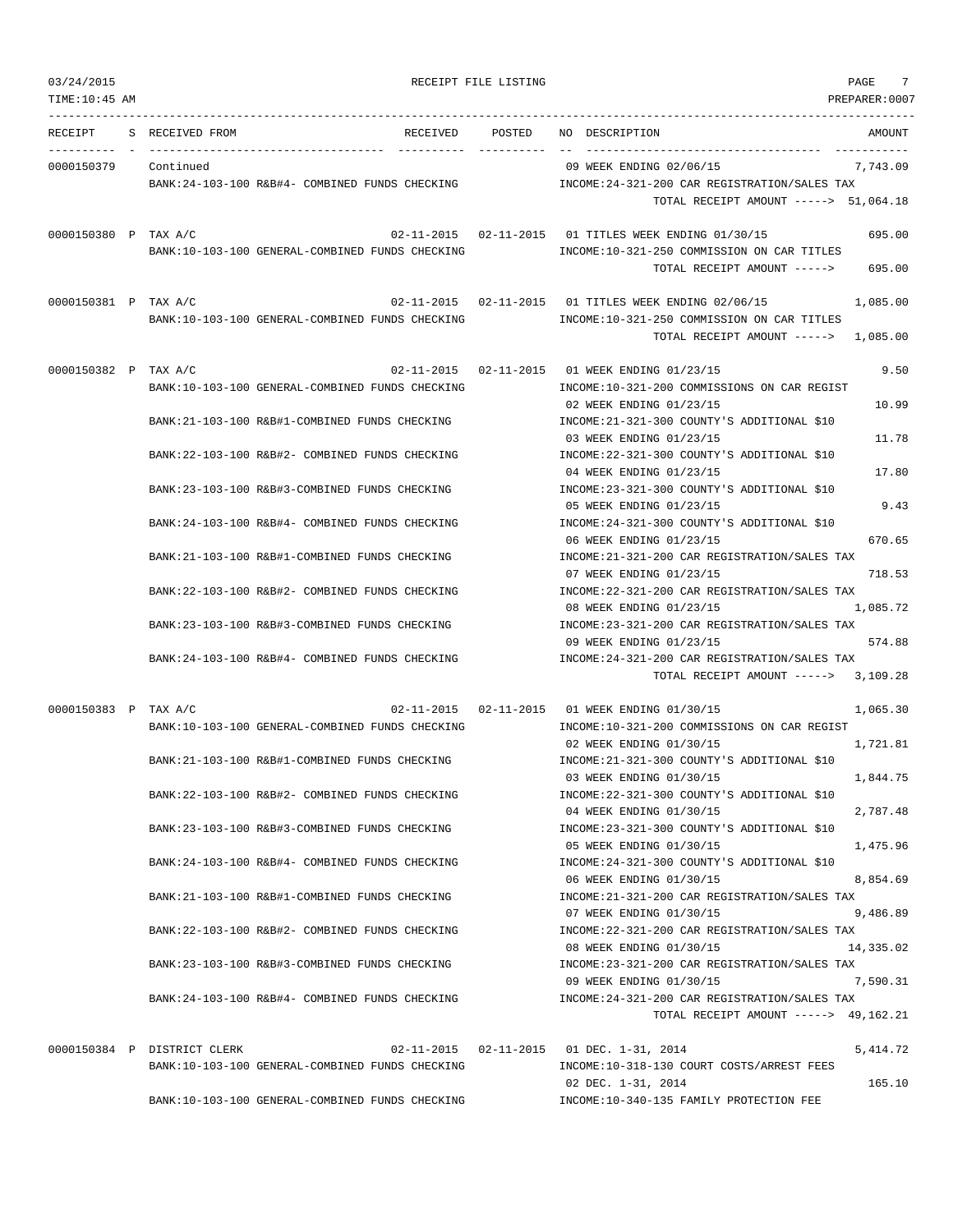## 03/24/2015 RECEIPT FILE LISTING PAGE 8 TIME:10:45 AM PREPARER:0007

--------------------------------------------------------------------------------------------------------------------------------- RECEIPT S RECEIVED FROM THE RECEIVED POSTED NO DESCRIPTION THE RECEIVED AMOUNT ---------- - ----------------------------------- ---------- ---------- -- ----------------------------------- ----------- 0000150384 Continued 6.394.39 BANK:10-103-100 GENERAL-COMBINED FUNDS CHECKING INCOME:10-340-450 DISTRICT CLERK FEES 04 DEC. 1-31, 2014 1,606.86 BANK:10-103-100 GENERAL-COMBINED FUNDS CHECKING INCOME:10-340-560 SHERIFF FEES 05 DEC. 1-31, 2014 129.99 BANK:10-103-100 GENERAL-COMBINED FUNDS CHECKING INCOME:10-340-600 D.C.6TH COURT OF APPEALS FEE 06 DEC. 1-31, 2014 389.99 BANK:10-103-100 GENERAL-COMBINED FUNDS CHECKING INCOME:10-370-162 COURT REPORTER SERVICE FEE 07 DEC. 1-31, 2014 23.07 BANK:10-103-100 GENERAL-COMBINED FUNDS CHECKING INCOME:10-370-163 ADM.OF COURT JUSTICE 10% SB 1417 08 DEC. 1-31, 2014 92.29 BANK:10-103-100 GENERAL-COMBINED FUNDS CHECKING INCOME:10-370-164 TIME PAYMENT FEE 40% SB 1417 09 DEC. 1-31, 2014 2.62 BANK:10-103-100 GENERAL-COMBINED FUNDS CHECKING INCOME:10-370-166 JUDICIAL SUPP.FEE(60 CENTS) 10 DEC. 1-31, 2014 19.39 BANK:10-103-100 GENERAL-COMBINED FUNDS CHECKING IN THE INCOME:10-370-167 JUROR REIMB.FEE 11 DEC. 1-31, 2014 220.00 BANK:10-103-100 GENERAL-COMBINED FUNDS CHECKING INCOME:10-370-450 DIST. CLK. PASSPORT PHOTO 12 DEC. 1-31, 2014 171.85 BANK:11-103-100 C.H. SECURITY-COMBINED FUNDS CKING INCOME:11-340-650 DISTRICT CLERK FEES 13 DEC. 1-31, 2014 241.36 BANK:19-103-100 DIST.CLK.REC.MNGMT-COMB.FUNDS CKING INCOME:19-370-136 DIST.CLK.PRES.REC.FEE 14 DEC. 1-31, 2014 680.14 BANK:20-103-100 CO.OFF.REC.MNGMT-COMB. FUNDS CKING INCOME:20-370-135 CO.OFFICE REC.MNGMT.FEE 15 DEC. 1-31, 2014 355.06 BANK:34-103-100 DISTRICT CT.REC.ARCHIVE COMB.FUND C INCOME:34-370-450 DISTRICT CT.RECORDS ARCHIVE FEE 16 DEC. 1-31, 2014 909.98 BANK:35-103-100 LAW LIBRARY-COMBINED FUND CHECKING INCOME:35-340-450 DISTRICT CLERK FEES 17 DEC. 1-31 2014 708.29 BANK:21-103-100 R&B#1-COMBINED FUNDS CHECKING INCOME:21-350-450 DISTRICT CLERK FINES 18 DEC. 1-31, 2014 758.86 BANK:22-103-100 R&B#2- COMBINED FUNDS CHECKING INCOME:22-350-450 DISTRICT CLERK FINES 19 DEC. 1-31, 2014 1,146.67 BANK:23-103-100 R&B#3-COMBINED FUNDS CHECKING INCOME:23-350-450 DISTRICT CLERK FINES 20 DEC. 1-31, 2014 607.16 BANK:24-103-100 R&B#4- COMBINED FUNDS CHECKING INCOME:24-350-450 DISTRICT CLERK FINES 21 DEC. 1-31, 2014 14.54 BANK:51-103-100 CO.& DIST.COURT TECHNOLOGY-COMB.FUN INCOME:51-370-440 CO.& DIST.CT.TECHNOLOGY FEE 22 DEC. 1-31, 2014 284.99 BANK:52-103-100 COURT RECORDS PRESERVATION-COMB.FUN INCOME:52-370-133 COURT RECORDS PRESERVATION FEE 23 DEC. 1-31, 2014 96.01 BANK:59-103-100 DRUG COURT-COMBINED FUNDS INCOME:59-370-425 DRUG COURT FEE TOTAL RECEIPT AMOUNT -----> 20,433.33 0000150385 P DISTRICT COURTS-COMPTROLLER 02-12-2015 02-12-2015 01 STATE JUROR REIMBURSEMENT 8,942.00 BANK:10-103-100 GENERAL-COMBINED FUNDS CHECKING INCOME:10-370-139 STATE JUROR REIMB.FEE TOTAL RECEIPT AMOUNT -----> 8,942.00 0000150386 P CITY OF ECTOR 02-12-2015 02-12-2015 01 CULVERT- PCT. # 1 183.60 BANK:21-103-100 R&B#1-COMBINED FUNDS CHECKING INCOME:21-370-145 REIMBURSEMENT OF MATERIALS TOTAL RECEIPT AMOUNT -----> 183.60 0000150387 P FANNIN COUNTY CSCD 02-12-2015 02-12-2015 01 RESTITUTION CAUSE # J19729 32.45 BANK:10-103-100 GENERAL-COMBINED FUNDS CHECKING INCOME:10-370-130 REFUNDS & MISCELLANEOUS TOTAL RECEIPT AMOUNT -----> 32.45 0000150388 P FANNIN COUNTY CSCD 02-12-2015 02-12-2015 01 BLOOD DRAWS 102.30 BANK:36-103-136 D. A. FEE CASH ACCT. INCOME:36-370-130 REFUNDS & MISCELLANEOUS TOTAL RECEIPT AMOUNT -----> 102.30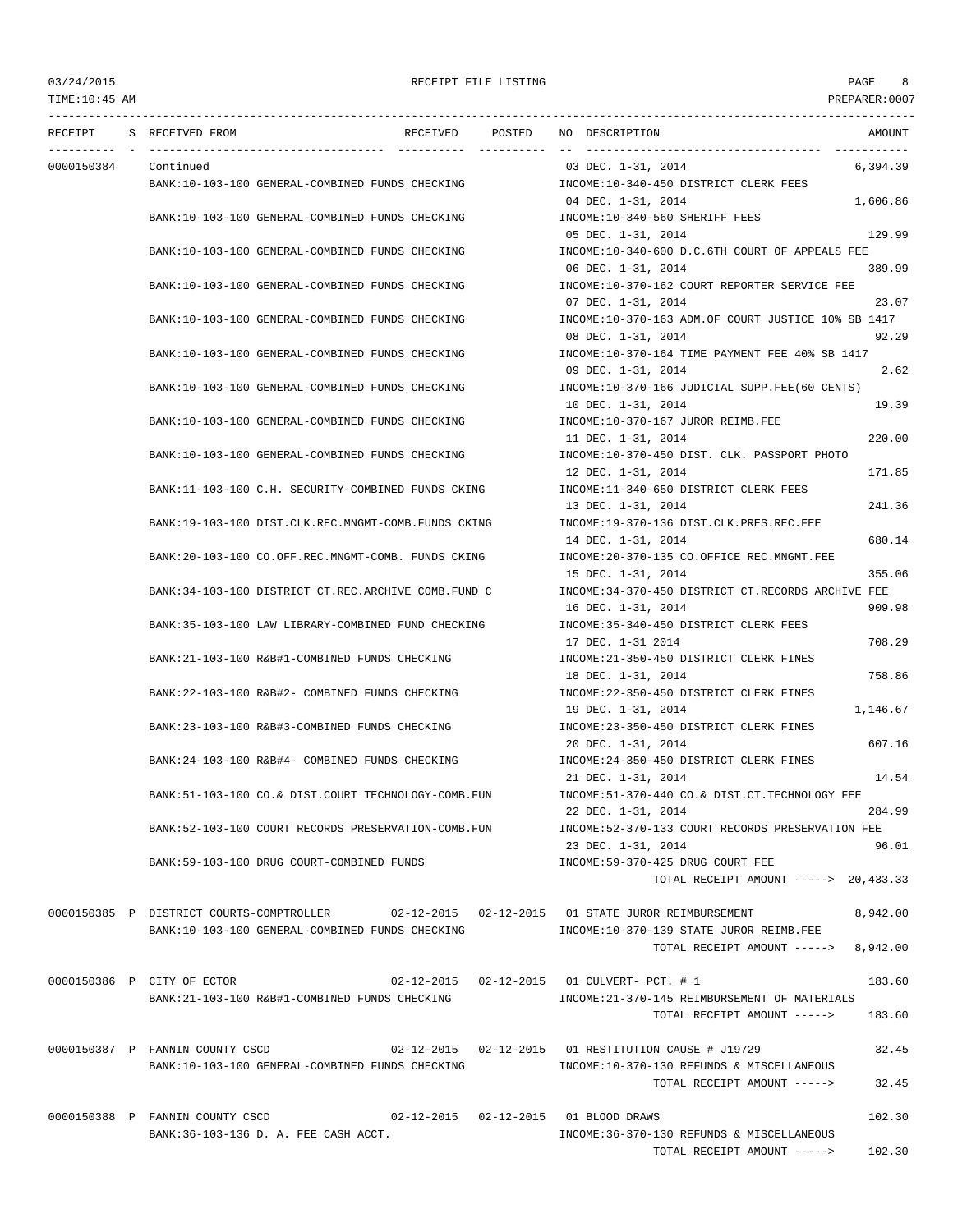TIME:10:45 AM PREPARER:0007

--------------------------------------------------------------------------------------------------------------------------------- RECEIPT S RECEIVED FROM THE RECEIVED POSTED NO DESCRIPTION THE RECEIVED AMOUNT ---------- - ----------------------------------- ---------- ---------- -- ----------------------------------- ----------- 0000150389 P COMPTROLLER-STATE 02-13-2015 02-13-2015 01 LOCAL SALE TAX JAN. 2015 74,089.77 BANK:10-103-100 GENERAL-COMBINED FUNDS CHECKING INCOME:10-318-160 SALES TAX REVENUES 02 LOCAL SALES TAX JAN. 2015 3,767.89 BANK:21-103-100 R&B#1-COMBINED FUNDS CHECKING INCOME:21-318-160 SALES TAX REVENUES 03 LOCAL SALES TAX JAN. 2015 4,041.59 BANK:22-103-100 R&B#2- COMBINED FUNDS CHECKING INCOME:22-318-160 SALES TAX REVENUES 04 LOCAL SALES TAX JAN. 2015 6,094.32 BANK:23-103-100 R&B#3-COMBINED FUNDS CHECKING INCOME:23-318-160 SALES TAX REVENUES 05 LOCAL SALES TAX JAN. 2015 3,238.75 BANK:24-103-100 R&B#4- COMBINED FUNDS CHECKING INCOME:24-318-160 SALES TAX REVENUES TOTAL RECEIPT AMOUNT -----> 91,232.32 0000150390 P U.S. BANK 02-13-2015 02-13-2015 01 DEC. 2014 INMATE PER DIEM 28,607.50 BANK:10-103-100 GENERAL-COMBINED FUNDS CHECKING INCOME:10-319-553 INMATE PER DIEM PAYMENT TOTAL RECEIPT AMOUNT -----> 28,607.50 0000150391 P BOND SUPERVISION 02-13-2015 02-13-2015 01 WEEK 02/09/15 THRU 02/13/15 603.00 BANK:10-103-100 GENERAL-COMBINED FUNDS CHECKING INCOME:10-340-573 BOND SUPERVISION FEES TOTAL RECEIPT AMOUNT -----> 603.00 0000150392 P ASHLEY A. & ALBERT C. IMHOFF 02-17-2015 02-17-2015 01 CULVERT- PCT. # 1 287.50 BANK:21-103-100 R&B#1-COMBINED FUNDS CHECKING INCOME:21-370-145 REIMBURSEMENT OF MATERIALS TOTAL RECEIPT AMOUNT -----> 287.50 0000150393 P TEXAS DISTRICT & COUNTY 02-17-2015 02-17-2015 01 REIMBURSEMENT FOR TRAVEL 220.00 BANK:10-103-100 GENERAL-COMBINED FUNDS CHECKING INCOME:10-475-427 OUT OF COUNTY TRAVEL TOTAL RECEIPT AMOUNT -----> 220.00 0000150394 P THE AMERICAN BOTTLING COMPANY 02-17-2015 02-17-2015 01 COMMISSIONS- DR. PEPPER 40.00 BANK:10-103-100 GENERAL-COMBINED FUNDS CHECKING INCOME:10-370-510 DR. PEPPER COMMISSION TOTAL RECEIPT AMOUNT -----> 40.00 0000150395 P MELVYN C. BRUDER 02-17-2015 02-17-2015 01 SURETY BAIL BOND FEES 15.00 BANK:13-103-113 SURETY BAIL BOND FEE INCOME:13-345-113 SURETY BAIL BOND FEE TOTAL RECEIPT AMOUNT -----> 15.00 0000150396 P THE NIX FIRM, PC 02-17-2015 02-17-2015 01 SURETY BAIL BOND FEES 30.00 BANK:13-103-113 SURETY BAIL BOND FEE INCOME:13-345-113 SURETY BAIL BOND FEE TOTAL RECEIPT AMOUNT -----> 30.00 0000150397 P CARPENTER'S BAIL BONDS 02-17-2015 02-17-2015 01 SURETY BAIL BOND FEES 195.00 BANK:13-103-113 SURETY BAIL BOND FEE INCOME:13-345-113 SURETY BAIL BOND FEE TOTAL RECEIPT AMOUNT -----> 195.00 0000150398 P DOC'S BAIL BONDS 02-17-2015 02-17-2015 01 SURETY BAIL BOND FEES 120.00 BANK:13-103-113 SURETY BAIL BOND FEE **INCOME:13-345-113 SURETY BAIL BOND FEE** TOTAL RECEIPT AMOUNT -----> 120.00 0000150399 P FANNIN COUNTY BAIL BONDS 02-17-2015 02-17-2015 01 SURETY BAIL BOND FEES 225.00 BANK:13-103-113 SURETY BAIL BOND FEE **INCOME:13-345-113 SURETY BAIL BOND FEE**  $T$ OTAL RECEIPT AMOUNT  $--- 225.00$ 0000150400 P JP # 2 02-17-2015 02-17-2015 01 JAN. 2015 FINES & FEES 243.16 BANK:10-103-100 GENERAL-COMBINED FUNDS CHECKING INCOME:10-318-130 COURT COSTS/ARREST FEES 02 JAN. 2015 FINES & FEES 5.00

BANK:10-103-100 GENERAL-COMBINED FUNDS CHECKING **INCOME:10-340-560 SHERIFF FEES**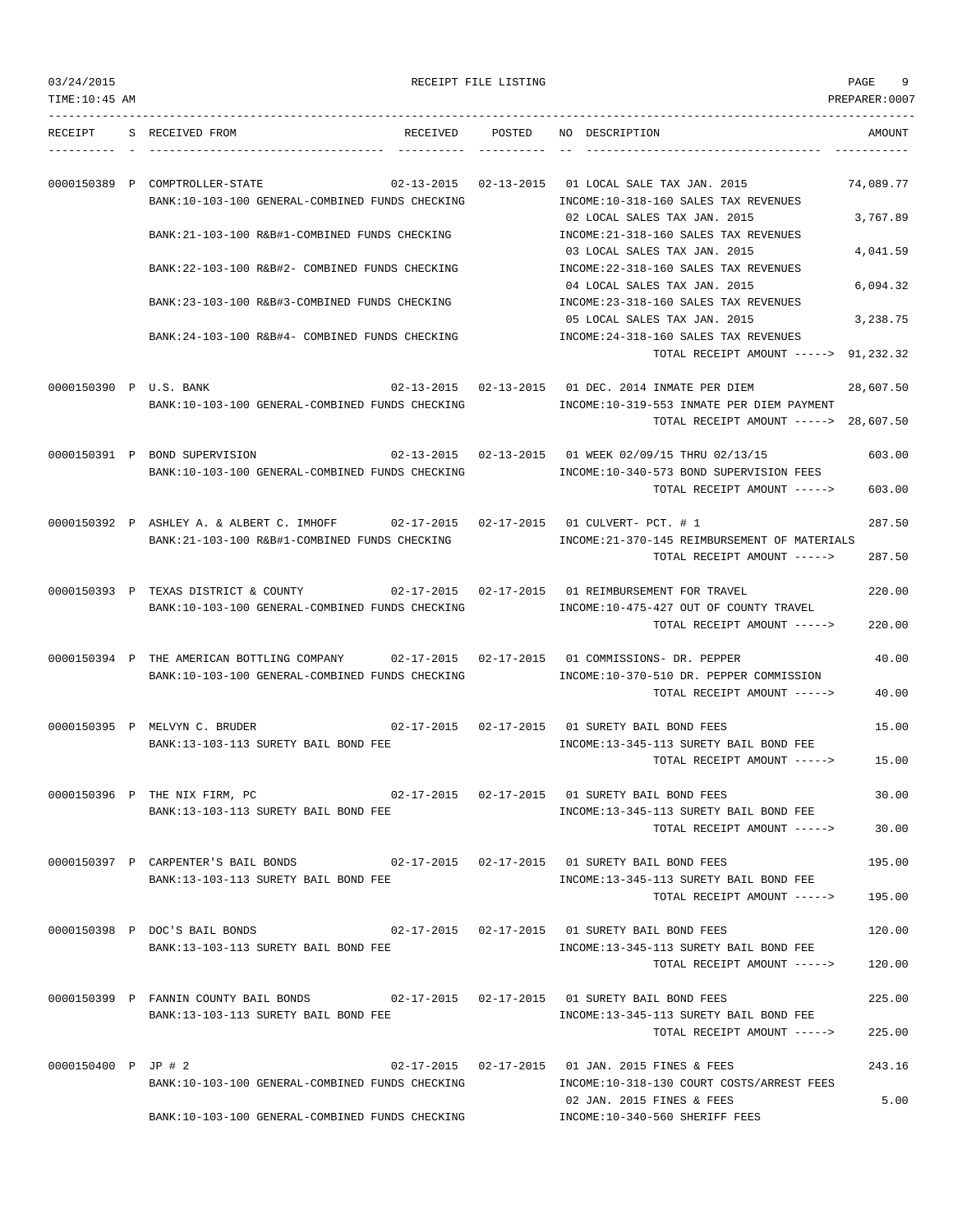TIME:10:45 AM PREPARER:0007

|                      | RECEIPT S RECEIVED FROM<br>RECEIVED POSTED NO DESCRIPTION                  | AMOUNT                                                                                |
|----------------------|----------------------------------------------------------------------------|---------------------------------------------------------------------------------------|
|                      | -----------                                                                |                                                                                       |
| 0000150400 Continued |                                                                            | 1.72<br>03 JAN. 2015 FINES & FEES                                                     |
|                      | BANK:10-103-100 GENERAL-COMBINED FUNDS CHECKING                            | INCOME:10-370-166 JUDICIAL SUPP.FEE(60 CENTS)                                         |
|                      |                                                                            | 11.49<br>04 JAN. 2015 FINES & FEES                                                    |
|                      | BANK:10-103-100 GENERAL-COMBINED FUNDS CHECKING                            | INCOME:10-370-167 JUROR REIMB.FEE                                                     |
|                      |                                                                            | 58.00<br>05 JAN. 2015 FINES & FEES                                                    |
|                      | BANK:10-103-100 GENERAL-COMBINED FUNDS CHECKING                            | INCOME:10-340-456 J. P. #2 FEES<br>143.85                                             |
|                      | BANK:10-103-100 GENERAL-COMBINED FUNDS CHECKING                            | 06 JAN. 2015 FINES & FEES<br>INCOME:10-340-550 CONSTABLE FEES                         |
|                      |                                                                            | 8.63<br>07 JAN. 2015 FINES & FEES                                                     |
|                      | BANK:11-103-100 C.H. SECURITY-COMBINED FUNDS CKING                         | INCOME:11-340-651 JUSTICE OF PEACE FEES                                               |
|                      |                                                                            | 2.86<br>08 JAN. 2015 FINES & FEES                                                     |
|                      | BANK:14-103-100 JUST.CT.BLDG.SEC.-COMB.FUNDS CKING                         | INCOME:14-370-168 JUSTICE CT.BLDG.SEC.FEE                                             |
|                      |                                                                            | 09 JAN. 2015 FINES & FEES<br>11.49                                                    |
|                      | BANK:27-103-100 J.P.#2 JUST.CT.TECH-COMB.FUND CKING                        | INCOME: 27-370-456 J.P.#2 TECHNOLOGY FEES                                             |
|                      |                                                                            | 35.14<br>10 JAN. 2015 FINES & FEES                                                    |
|                      | BANK:21-103-100 R&B#1-COMBINED FUNDS CHECKING                              | INCOME:21-350-456 J. P. #2 FINES                                                      |
|                      |                                                                            | 37.65<br>11 JAN. 2015 FINES & FEES                                                    |
|                      | BANK: 22-103-100 R&B#2- COMBINED FUNDS CHECKING                            | INCOME: 22-350-456 J. P. #2 FINES                                                     |
|                      |                                                                            | 56.89<br>12 JAN. 2015 FINES & FEES                                                    |
|                      | BANK:23-103-100 R&B#3-COMBINED FUNDS CHECKING                              | INCOME:23-350-456 J. P. #2 FINES                                                      |
|                      |                                                                            | 30.12<br>13 JAN. 2015 FINES & FEES                                                    |
|                      | BANK:24-103-100 R&B#4- COMBINED FUNDS CHECKING                             | INCOME:24-350-456 J. P. #2 FINES                                                      |
|                      |                                                                            | TOTAL RECEIPT AMOUNT -----><br>646.00                                                 |
|                      | 0000150401 P TEXAS JUVENILE JUSTICE DEPT. 02-18-2015 02-18-2015 01 GRANT C | 1,308.00                                                                              |
|                      | BANK:89-103-991 CASH-TJJD-C                                                | INCOME:89-330-913 TJJD-C-14-074 GRANT                                                 |
|                      |                                                                            | 02 GRANT N<br>1,692.00                                                                |
|                      | BANK:89-103-489 CASH-TJJD-N                                                | INCOME:89-330-906 TJJD-N-14-074 GRANT                                                 |
|                      |                                                                            | 03 GRANT A<br>18,375.00                                                               |
|                      | BANK:89-103-189 CASH-TJJD-A                                                | INCOME:89-330-901 TJJD-A-14-074 GRANT                                                 |
|                      |                                                                            | TOTAL RECEIPT AMOUNT -----> 21,375.00                                                 |
|                      |                                                                            |                                                                                       |
|                      | 0000150402 P COUNTY CLERK                                                  | 02-18-2015  02-18-2015  01  10%  ON CD PR2011-11443<br>77.23                          |
|                      | BANK:10-103-100 GENERAL-COMBINED FUNDS CHECKING                            | INCOME:10-340-403 COUNTY CLERK FEES                                                   |
|                      |                                                                            | 77.23<br>TOTAL RECEIPT AMOUNT ----->                                                  |
|                      |                                                                            |                                                                                       |
|                      | 0000150403 P TEXOMA AREA PARATRANSIT                                       | 02-19-2015  02-19-2015  01 RENTAL INVOICE # 010115 & 12114<br>300.00                  |
|                      | BANK:24-103-100 R&B#4- COMBINED FUNDS CHECKING                             | INCOME: 24-370-147 OFFICE RENTAL                                                      |
|                      |                                                                            | 300.00<br>TOTAL RECEIPT AMOUNT ----->                                                 |
|                      |                                                                            |                                                                                       |
|                      | 0000150404 P FANNIN COUNTY OPERATING FUND<br>BANK:89-103-995 LOCAL FUNDING | 02-19-2015   02-19-2015   01   FY15                LOCAL-FUND-DETENTION<br>120,000.00 |
|                      |                                                                            | INCOME:89-370-995 LOCAL FUNDING<br>TOTAL RECEIPT AMOUNT -----> 120,000.00             |
|                      |                                                                            |                                                                                       |
|                      | 0000150405 P BOND SUPERVISION                                              | 02-20-2015  02-20-2015  01 WEEK 02/16/15 THRU 02/20/15<br>765.00                      |
|                      | BANK:10-103-100 GENERAL-COMBINED FUNDS CHECKING                            | INCOME:10-340-573 BOND SUPERVISION FEES                                               |
|                      |                                                                            | 765.00<br>TOTAL RECEIPT AMOUNT ----->                                                 |
|                      |                                                                            |                                                                                       |
| 0000150406 P TAX A/C |                                                                            | 02-20-2015  02-20-2015  01 WEEK ENDING 02/13/15<br>2,010.50                           |
|                      | BANK:10-103-100 GENERAL-COMBINED FUNDS CHECKING                            | INCOME:10-321-200 COMMISSIONS ON CAR REGIST                                           |
|                      |                                                                            | 02 WEEK ENDING 02/13/15<br>1,339.19                                                   |
|                      | BANK:21-103-100 R&B#1-COMBINED FUNDS CHECKING                              | INCOME: 21-321-300 COUNTY'S ADDITIONAL \$10                                           |
|                      |                                                                            | 03 WEEK ENDING 02/13/15<br>1,434.80                                                   |
|                      | BANK: 22-103-100 R&B#2- COMBINED FUNDS CHECKING                            | INCOME: 22-321-300 COUNTY'S ADDITIONAL \$10                                           |
|                      |                                                                            | 2,168.04<br>04 WEEK ENDING 02/13/15                                                   |
|                      | BANK: 23-103-100 R&B#3-COMBINED FUNDS CHECKING                             | INCOME: 23-321-300 COUNTY'S ADDITIONAL \$10                                           |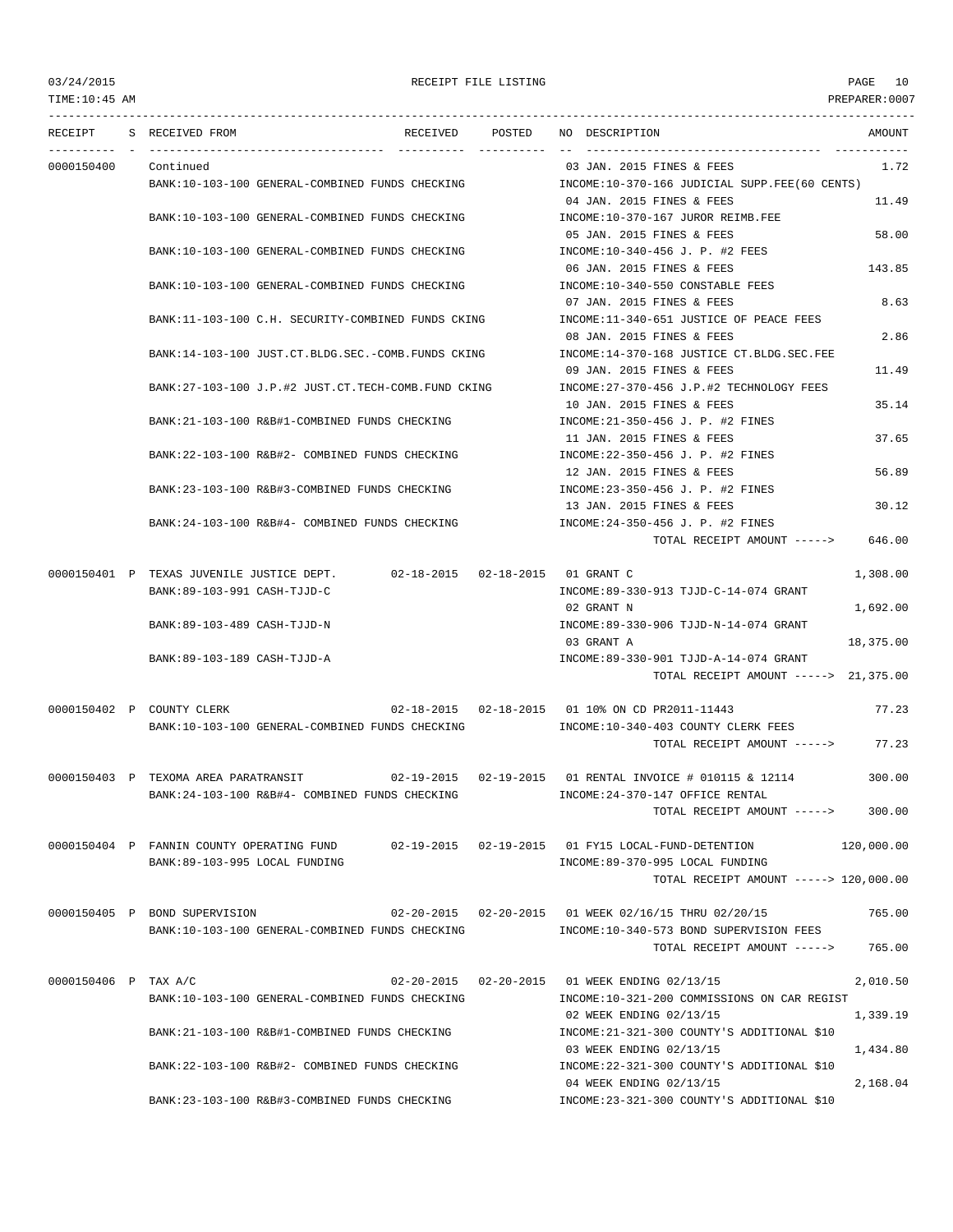TIME:10:45 AM PREPARER:0007

## 03/24/2015 RECEIPT FILE LISTING PAGE 11

---------------------------------------------------------------------------------------------------------------------------------

RECEIPT S RECEIVED FROM THE RECEIVED POSTED NO DESCRIPTION THE RECEIVED AMOUNT ---------- - ----------------------------------- ---------- ---------- -- ----------------------------------- ----------- 0000150406 Continued 05 WEEK ENDING 02/13/15 1,147.97 BANK:24-103-100 R&B#4- COMBINED FUNDS CHECKING INCOME:24-321-300 COUNTY'S ADDITIONAL \$10 06 WEEK ENDING 02/13/15 6,973.83 BANK:21-103-100 R&B#1-COMBINED FUNDS CHECKING INCOME:21-321-200 CAR REGISTRATION/SALES TAX 07 WEEK ENDING 02/13/15 7.471.74 BANK:22-103-100 R&B#2- COMBINED FUNDS CHECKING INCOME:22-321-200 CAR REGISTRATION/SALES TAX 08 WEEK ENDING 02/13/15 11,290.06 BANK:23-103-100 R&B#3-COMBINED FUNDS CHECKING INCOME:23-321-200 CAR REGISTRATION/SALES TAX 09 WEEK ENDING 02/13/15 5,978.02 BANK:24-103-100 R&B#4- COMBINED FUNDS CHECKING INCOME:24-321-200 CAR REGISTRATION/SALES TAX TOTAL RECEIPT AMOUNT -----> 39,814.15 0000150407 P TAX A/C 02-20-2015 02-20-2015 01 WEEK ENDING 02/13/15 930.00 BANK:10-103-100 GENERAL-COMBINED FUNDS CHECKING INCOME:10-321-250 COMMISSION ON CAR TITLES TOTAL RECEIPT AMOUNT -----> 930.00 0000150408 P APPRASIAL DISTRICT 02-25-2015 02-25-2015 01 CURRENT & DELINQUENT TAXES 45,847.72 BANK:10-103-100 GENERAL-COMBINED FUNDS CHECKING INCOME:10-310-110 CURRENT TAXES 02 CURRENT & DELINOUENT TAXES 309.91 BANK:10-103-100 GENERAL-COMBINED FUNDS CHECKING INCOME:10-321-901 TAX CERTIFICATES 03 CURRENT & DELINQUENT TAXES 2,332.71 BANK:21-103-100 R&B#1-COMBINED FUNDS CHECKING INCOME:21-310-110 CURRENT TAXES 04 CURRENT & DELINQUENT TAXES 2,499.25 BANK:22-103-100 R&B#2- COMBINED FUNDS CHECKING INCOME:22-310-110 CURRENT TAXES 05 CURRENT & DELINQUENT TAXES 3,776.46 BANK:23-103-100 R&B#3-COMBINED FUNDS CHECKING INCOME:23-310-110 CURRENT TAXES 06 CURRENT & DELINQUENT TAXES 1,999.62 BANK:24-103-100 R&B#4- COMBINED FUNDS CHECKING INCOME:24-310-110 CURRENT TAXES 07 CURRENT & DELINQUENT TAXES 3,303.04 BANK:10-103-100 GENERAL-COMBINED FUNDS CHECKING INCOME:10-310-120 DELINOUENT TAXES 08 CURRENT & DELINQUENT TAXES 168.06 BANK:21-103-100 R&B#1-COMBINED FUNDS CHECKING INCOME:21-310-120 DELINQUENT TAXES 09 CURRENT & DELINQUENT TAXES 180.06 BANK:22-103-100 R&B#2- COMBINED FUNDS CHECKING INCOME:22-310-120 DELINQUENT TAXES 10 CURRENT & DELINQUENT TAXES 272.07 BANK:23-103-100 R&B#3-COMBINED FUNDS CHECKING INCOME:23-310-120 DELINQUENT TAXES 11 CURRENT & DELINQUENT TAXES 144.06 BANK:24-103-100 R&B#4- COMBINED FUNDS CHECKING INCOME:24-310-120 DELINQUENT TAXES TOTAL RECEIPT AMOUNT -----> 60,832.96 0000150409 P TEXAS CENTER FOR THE JUDICIARY 02-25-2015 02-25-2015 01 REIMBURSEMENT FOR TRAVEL 379.06 BANK:10-103-100 GENERAL-COMBINED FUNDS CHECKING INCOME:10-403-427 OUT OF COUNTY TRAVEL TOTAL RECEIPT AMOUNT -----> 379.06 0000150410 P COUNTY CLERK 02-25-2015 02-25-2015 01 BLOOD DRAW-BOBBY C. PRESTON 16.00 BANK:36-103-136 D. A. FEE CASH ACCT. INCOME:36-370-130 REFUNDS & MISCELLANEOUS TOTAL RECEIPT AMOUNT -----> 16.00 0000150411 P AUSTIN MARRIOTT NORTH 02-25-2015 02-25-2015 01 CREDIT BALANCE ON TRAVEL 6.36 BANK:10-103-100 GENERAL-COMBINED FUNDS CHECKING INCOME:10-499-427 OUT OF COUNTY TRAVEL 02 CREDIT BALANCE ON TRAVEL 6.36 BANK:10-103-100 GENERAL-COMBINED FUNDS CHECKING INCOME:10-400-427 OUT OF COUNTY TRAVEL TOTAL RECEIPT AMOUNT -----> 12.72 0000150412 P DODD CITY VFD 02-25-2015 02-25-2015 01 REIMBURSEMENT FOR FUEL 73.87

BANK:24-103-100 R&B#4- COMBINED FUNDS CHECKING INCOME:24-370-145 REIMBURSEMENT OF MATERIALS TOTAL RECEIPT AMOUNT -----> 73.87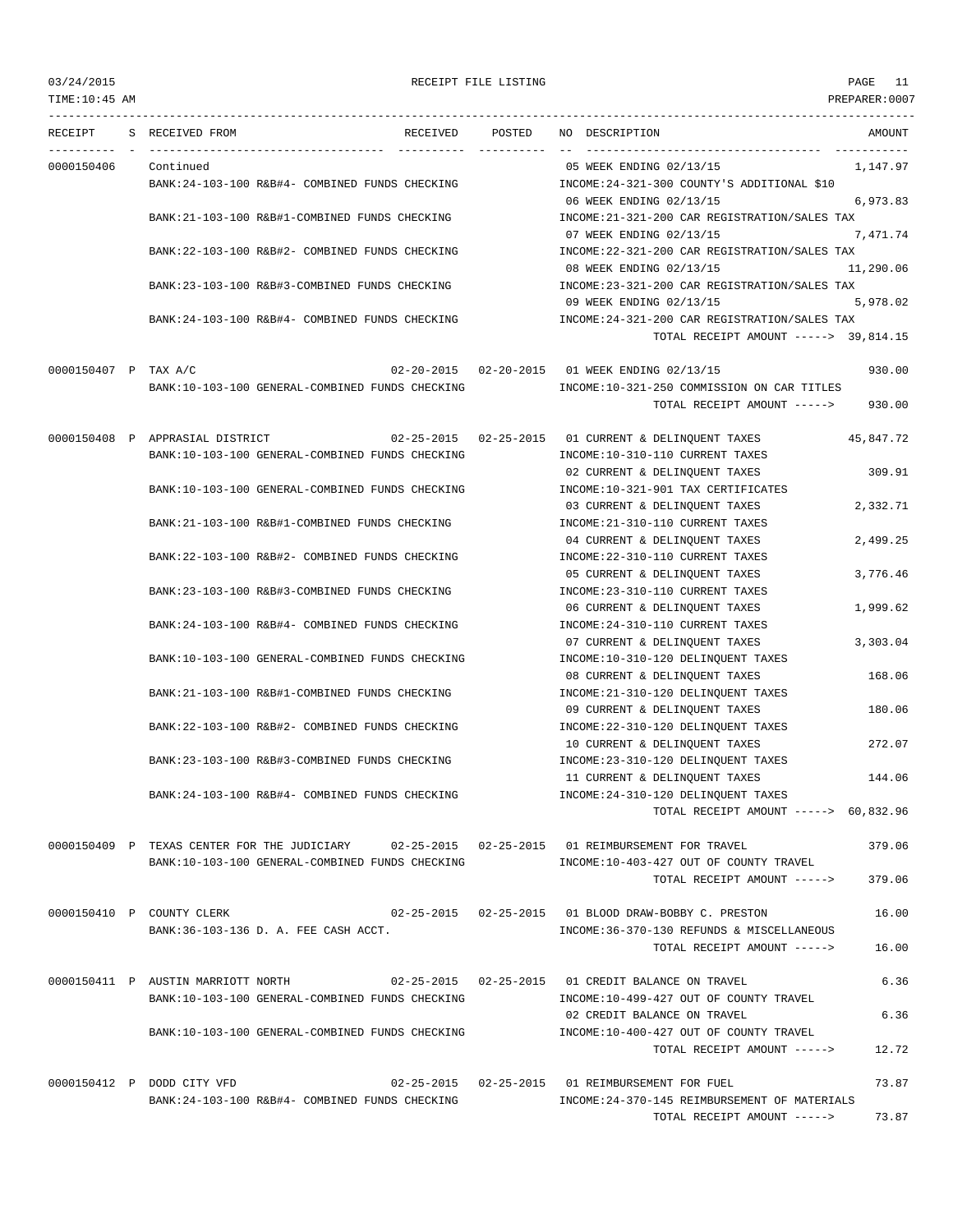| 03/24/2015<br>TIME: 10:45 AM |                                                                                                                                                                      | RECEIPT FILE LISTING | 12<br>PAGE<br>PREPARER: 0007                                                                                                     |
|------------------------------|----------------------------------------------------------------------------------------------------------------------------------------------------------------------|----------------------|----------------------------------------------------------------------------------------------------------------------------------|
|                              |                                                                                                                                                                      |                      |                                                                                                                                  |
| RECEIPT                      | S RECEIVED FROM<br>RECEIVED                                                                                                                                          | POSTED               | NO DESCRIPTION<br>AMOUNT                                                                                                         |
|                              | 0000150413 P CITY OF LADONIA<br>$02 - 25 - 2015$<br>BANK: 23-103-100 R&B#3-COMBINED FUNDS CHECKING                                                                   | $02 - 25 - 2015$     | 01 REIMBURSEMENT FOR FUEL TO<br>654.27<br>INCOME: 23-370-145 REIMBURSEMENT OF MATERIALS<br>TOTAL RECEIPT AMOUNT -----><br>654.27 |
|                              | 0000150414 P OVERTON HOTEL & CONFERENCE<br>02-25-2015  02-25-2015<br>BANK:10-103-100 GENERAL-COMBINED FUNDS CHECKING                                                 |                      | 01 REFUND<br>8.50<br>INCOME:10-400-427 OUT OF COUNTY TRAVEL                                                                      |
|                              | 0000150415 P VERIZON WIRELESS                                                                                                                                        |                      | TOTAL RECEIPT AMOUNT -----><br>8.50<br>02-25-2015  02-25-2015  01 RENT VERIZON TOWER INV#<br>925.75                              |
|                              | BANK:10-103-100 GENERAL-COMBINED FUNDS CHECKING                                                                                                                      |                      | INCOME:10-370-115 RENT- VERIZON TOWER<br>925.75<br>TOTAL RECEIPT AMOUNT ----->                                                   |
|                              | $02 - 25 - 2015$ $02 - 25 - 2015$<br>0000150416 P PITNEY BOWES<br>BANK:10-103-100 GENERAL-COMBINED FUNDS CHECKING<br>BANK:10-103-100 GENERAL-COMBINED FUNDS CHECKING |                      | 1,922.74<br>01 POSTAGE<br>INCOME:10-510-311 POSTAL EXPENSE<br>02 POSTAGE<br>464.48<br>INCOME:10-499-311 POSTAL EXPENSES          |
|                              |                                                                                                                                                                      |                      | 2,387.22<br>TOTAL RECEIPT AMOUNT ----->                                                                                          |
|                              | 0000150417 P DISTRICT COURTS- COMPTROLLER 02-26-2015 02-26-2015 01 CONST JUDGES SUPP<br>BANK:10-103-100 GENERAL-COMBINED FUNDS CHECKING                              |                      | 2,448.87<br>INCOME:10-370-144 CO. JUDGE COURT FEES SALARY REIMB.<br>TOTAL RECEIPT AMOUNT -----><br>2,448.87                      |
|                              | 0000150418 P FANNIN COUNTY BAIL BONDS<br>$02 - 26 - 2015$ $02 - 26 - 2015$<br>BANK:10-103-100 GENERAL-COMBINED FUNDS CHECKING                                        |                      | 125.00<br>01 SETTLEMENT AGREEMENT<br>INCOME:10-352-201 BOND FORFEITURES<br>TOTAL RECEIPT AMOUNT -----><br>125.00                 |
|                              | 0000150419 P BOND SUPERVISION<br>BANK:10-103-100 GENERAL-COMBINED FUNDS CHECKING                                                                                     |                      | 02-27-2015  02-27-2015  01 WEEK 02/23/15 THRU 02/27/15<br>510.00<br>INCOME:10-340-573 BOND SUPERVISION FEES                      |
|                              |                                                                                                                                                                      |                      | TOTAL RECEIPT AMOUNT -----><br>510.00                                                                                            |
|                              | 0000150420 P APPRASIAL DISTRICT<br>02-27-2015  02-27-2015<br>BANK:10-103-100 GENERAL-COMBINED FUNDS CHECKING                                                         |                      | 01 TAXES<br>41,590.73<br>INCOME:10-310-110 CURRENT TAXES<br>02 TAXES<br>129.98                                                   |
|                              | BANK:10-103-100 GENERAL-COMBINED FUNDS CHECKING                                                                                                                      |                      | INCOME: 10-321-901 TAX CERTIFICATES<br>2,116.11<br>03 TAXES                                                                      |
|                              | BANK: 21-103-100 R&B#1-COMBINED FUNDS CHECKING                                                                                                                       |                      | INCOME: 21-310-110 CURRENT TAXES<br>2,267.20<br>04 TAXES                                                                         |
|                              | BANK:22-103-100 R&B#2- COMBINED FUNDS CHECKING<br>BANK:23-103-100 R&B#3-COMBINED FUNDS CHECKING                                                                      |                      | INCOME: 22-310-110 CURRENT TAXES<br>3,425.82<br>05 TAXES<br>INCOME: 23-310-110 CURRENT TAXES                                     |
|                              | BANK: 24-103-100 R&B#4- COMBINED FUNDS CHECKING                                                                                                                      |                      | 06 TAXES<br>1,813.95<br>INCOME: 24-310-110 CURRENT TAXES                                                                         |
|                              | BANK:10-103-100 GENERAL-COMBINED FUNDS CHECKING                                                                                                                      |                      | 07 TAXES<br>391.80<br>INCOME:10-310-120 DELINQUENT TAXES                                                                         |
|                              | BANK: 21-103-100 R&B#1-COMBINED FUNDS CHECKING                                                                                                                       |                      | 08 TAXES<br>19.93<br>INCOME: 21-310-120 DELINQUENT TAXES                                                                         |
|                              | BANK: 22-103-100 R&B#2- COMBINED FUNDS CHECKING                                                                                                                      |                      | 21.36<br>09 TAXES<br>INCOME: 22-310-120 DELINQUENT TAXES<br>32.28<br>10 TAXES                                                    |
|                              | BANK:23-103-100 R&B#3-COMBINED FUNDS CHECKING                                                                                                                        |                      | INCOME: 23-310-120 DELINQUENT TAXES<br>17.09<br>11 TAXES                                                                         |
|                              | BANK: 24-103-100 R&B#4- COMBINED FUNDS CHECKING                                                                                                                      |                      | INCOME: 24-310-120 DELINQUENT TAXES<br>TOTAL RECEIPT AMOUNT -----> 51,826.25                                                     |
|                              | 0000150421 P TEXAS ASSOCIATION OF COUNTIES                                                                                                                           |                      | 02-27-2015  02-27-2015  01 REPAIRS ON 2013 CHEV. TRUCK<br>422.90                                                                 |
|                              | BANK: 23-103-100 R&B#3-COMBINED FUNDS CHECKING                                                                                                                       |                      | INCOME: 23-623-458 R & M MACHINERY PARTS<br>422.90<br>TOTAL RECEIPT AMOUNT ----->                                                |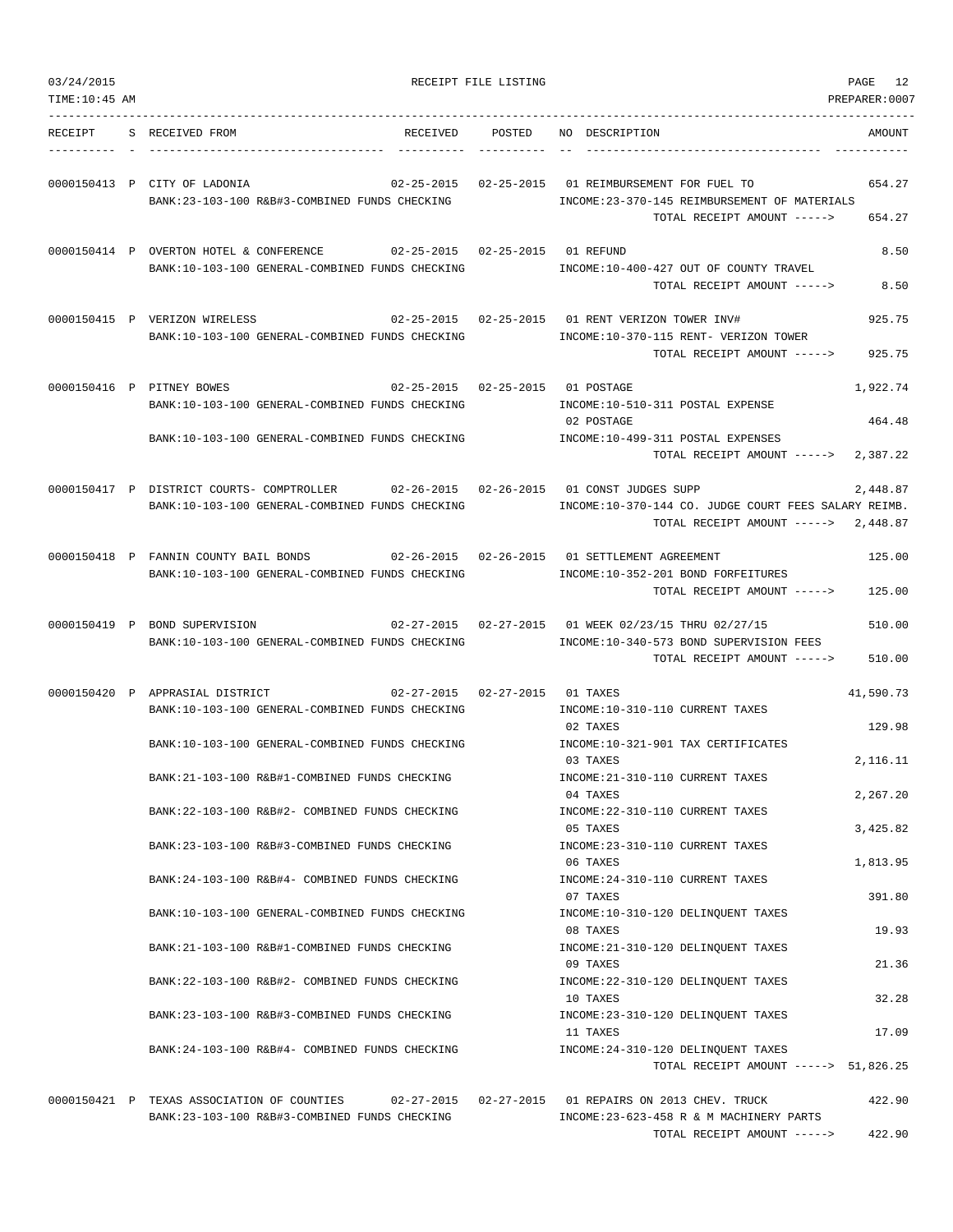| 03/24/2015<br>TIME:10:45 AM |  | RECEIPT FILE LISTING<br>PREPARER: 0007                                                   |                                   |                  |                                                                                                                                             |                  |  |  |
|-----------------------------|--|------------------------------------------------------------------------------------------|-----------------------------------|------------------|---------------------------------------------------------------------------------------------------------------------------------------------|------------------|--|--|
| RECEIPT                     |  | S RECEIVED FROM                                                                          | RECEIVED                          | POSTED           | NO DESCRIPTION                                                                                                                              | AMOUNT           |  |  |
|                             |  | 0000150422 P CHARLES H. GOODNESS, JR.<br>BANK: 22-103-100 R&B#2- COMBINED FUNDS CHECKING | 02-27-2015                        | $02 - 27 - 2015$ | 01 CULVERT<br>INCOME: 22-370-145 REIMBURSEMENT OF MATERIALS<br>TOTAL RECEIPT AMOUNT ----->                                                  | 187.50<br>187.50 |  |  |
|                             |  | 0000150423 P MELINDA OR MICHAEL BROWN<br>BANK: 22-103-100 R&B#2- COMBINED FUNDS CHECKING | $02 - 27 - 2015$                  |                  | 02-27-2015 01 CULVERT<br>INCOME: 22-370-145 REIMBURSEMENT OF MATERIALS<br>TOTAL RECEIPT AMOUNT ----->                                       | 250.00<br>250.00 |  |  |
|                             |  | 0000150424 P JUVENILE PROBATION<br>BANK:87-103-187 CASH-JUVENILE PROBATION               |                                   |                  | 02-27-2015 02-27-2015 01 DEFERRED PROSECUTION FEES<br>INCOME:87-340-575 JUVENILE PROBATION FEES<br>TOTAL RECEIPT AMOUNT ----->              | 35.00<br>35.00   |  |  |
|                             |  | 0000150425 P JUVENILE PROBATION<br>BANK:87-103-187 CASH-JUVENILE PROBATION               |                                   |                  | 02-27-2015  02-27-2015  01 DEFERRED PROSECUTION FEES<br>INCOME:87-340-575 JUVENILE PROBATION FEES<br>TOTAL RECEIPT AMOUNT ----->            | 30.00<br>30.00   |  |  |
|                             |  | 0000150426 P JUVENILE PROBATION<br>BANK:87-103-187 CASH-JUVENILE PROBATION               | $02 - 27 - 2015$ $02 - 27 - 2015$ |                  | 01 DEFERRED PROSECUTION FEES<br>INCOME:87-340-575 JUVENILE PROBATION FEES<br>TOTAL RECEIPT AMOUNT ----->                                    | 5.00<br>5.00     |  |  |
|                             |  | 0000150427 P JUVENILE PROBATION<br>BANK:87-103-187 CASH-JUVENILE PROBATION               | $02 - 27 - 2015$ $02 - 27 - 2015$ |                  | 01 DEFERRED PROSECUTION FEES<br>INCOME:87-340-575 JUVENILE PROBATION FEES<br>TOTAL RECEIPT AMOUNT ----->                                    | 25.00<br>25.00   |  |  |
|                             |  | 0000150428 P JUVENILE PROBATION<br>BANK:87-103-187 CASH-JUVENILE PROBATION               |                                   |                  | 02-27-2015  02-27-2015  01 DEFERRED PROSECUTION FEES<br>INCOME:87-340-575 JUVENILE PROBATION FEES<br>TOTAL RECEIPT AMOUNT ----->            | 30.00<br>30.00   |  |  |
|                             |  | 0000150429 P JUVENILE PROBATION<br>BANK:89-103-489 CASH-TJJD-N                           |                                   |                  | 02-27-2015  02-27-2015  01 COUNSELING FEES<br>INCOME: 89-578-414 NON-RESIDENTIAL                                                            | 25.00            |  |  |
|                             |  | BANK:87-103-187 CASH-JUVENILE PROBATION                                                  |                                   |                  | 02 PROBATION FEES<br>INCOME:87-340-575 JUVENILE PROBATION FEES<br>TOTAL RECEIPT AMOUNT ----->                                               | 25.00<br>50.00   |  |  |
|                             |  | 0000150430 P JUVENILE PROBATION<br>BANK:87-103-187 CASH-JUVENILE PROBATION               | $02 - 27 - 2015$ $02 - 27 - 2015$ |                  | 01 DEFERRED PROSECUTION FEES<br>INCOME:87-340-575 JUVENILE PROBATION FEES<br>TOTAL RECEIPT AMOUNT ----->                                    | 5.00<br>5.00     |  |  |
|                             |  | 0000150431 P DISTRICT COURTS<br>BANK:10-103-100 GENERAL-COMBINED FUNDS CHECKING          |                                   |                  | 02-27-2015 02-27-2015 01 CCL CO COURT AT LAW JUD SUPP<br>INCOME:10-370-410 CO CT AT LAW SUPPLEMENT<br>TOTAL RECEIPT AMOUNT -----> 20,898.39 | 20,898.39        |  |  |

REPORT TOTAL 3144,705.07